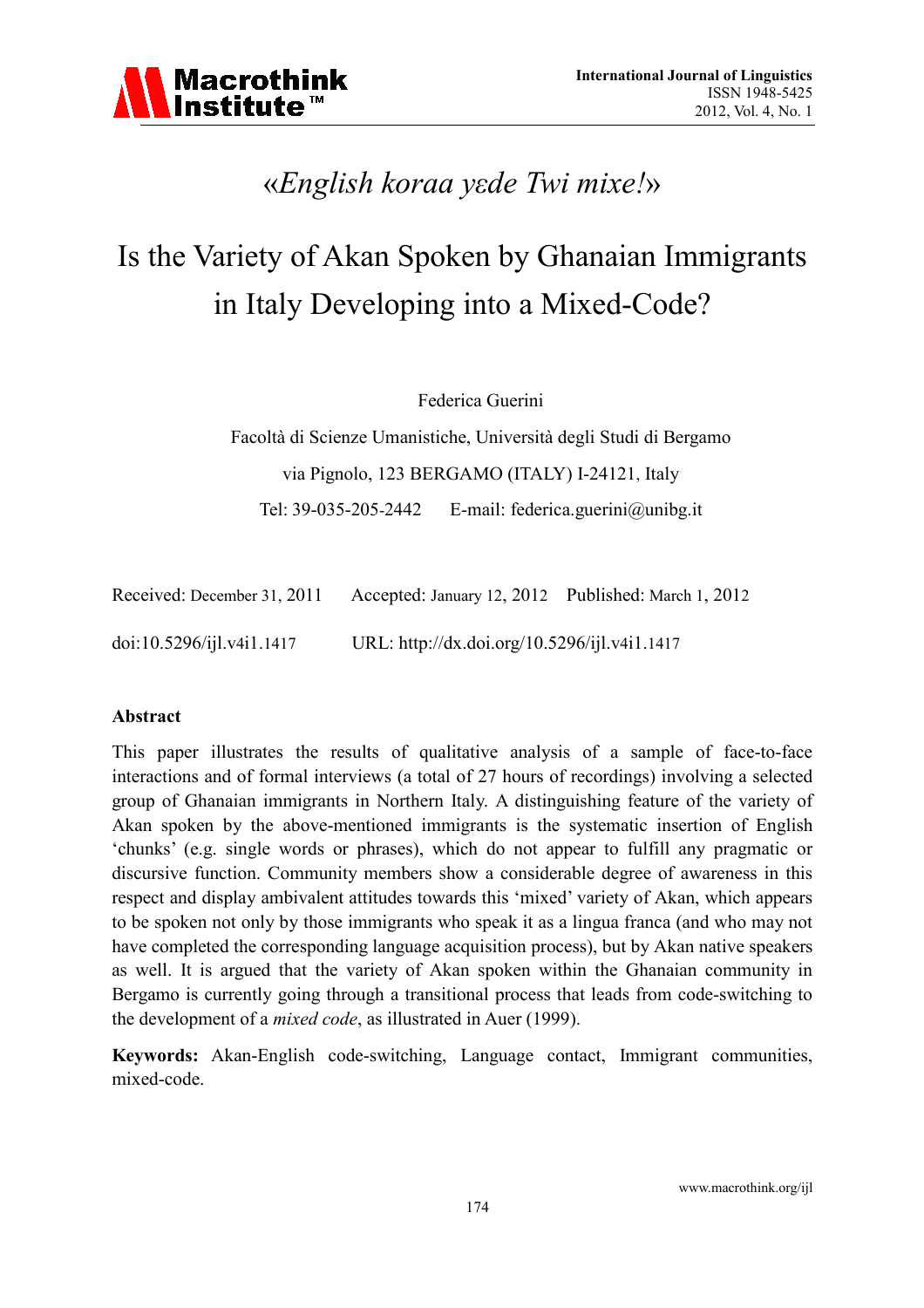

#### **1. Introduction**

The immigration process from Ghana to Italy began towards the end of the 1970s, but it gained some consistency only in the following decade. It is an interesting example of immigration flow from a country with hardly any previous historical, linguistic, or cultural ties to the destination state. Ghanaians in Italy almost doubled in the last decade. In January 2010, the Ghanaian citizens recorded in Italy amounted to roughly 44,000 individuals;(Note 1) however, given the large number of undocumented immigrants, the figure is probably underestimated. The Ghanaian community in Bergamo and its province is presently composed of around 1800 individuals. (Note 2) The data attest to a traditional migratory pattern, characterised by the arrival of single men, who are later followed by other members of their families. The immigration into Italy of entire families is quite uncommon, for many couples choose to leave their children in Ghana during the whole period of their residence abroad, so as to be able to settle down, find a full-time job and make the best (in terms of working opportunities) of their experience as immigrants.

The practice of leaving the younger members of the family in the home country makes the Ghanaian community in Bergamo a rather peculiar social group, mainly composed of first-generation immigrants of working age who have been living in Italy from a minimum of a few months to a maximum of nearly twenty years (for more details, cf. Guerini, 2006, pp. 53-60 and Guerini, to appear).

On considering the Ghanaian community from an occupational point of view, it turns out that the majority of its members are employed in small-size to middle-size local companies in the textile sector, as well as in the service industry. In general, Ghanaian immigrants work as employees in private enterprises rather than as freelance professionals; official data, however, inevitably disregard a significant degree illegal work carried out by those immigrants who have not yet been able to regularize their visa status. Most Ghanaian women have got a full-time job that enables them to provide a major contribution to the family's economy. Illiterate women normally work as maids or nannies in private houses, whereas women with a higher level of literacy tend to hold the same occupations as those held by men in the community.

The present paper illustrates the results of qualitative analysis of a sample of face-to-face interactions and of semi-structured interviews (a total of 27 hours of recordings, collected between September 2001 and October 2002) involving a selected group of Ghanaian immigrants living in the province of Bergamo. (Note 3) The languages shared by the immigrants involved in the research are: *i)* Akan (a language belonging to the Kwa branch of the Niger-Congo phylum, in its various dialect forms), *ii)* English and *iii)* (a learner's variety of) Italian. Proficiency in other Ghanaian indigenous languages depends on the geographical origin of the immigrants, and a variety of Akan (alongside English) is normally employed in informal interactions involving speakers of different native languages.

All the informants declared that they learnt a Ghanaian indigenous language as their first language at home, in a spontaneous way. I will refer to these indigenous languages as the immigrants' native language(s) (see Anyidoho & Dakubu, 2008, for a profile of Ghana's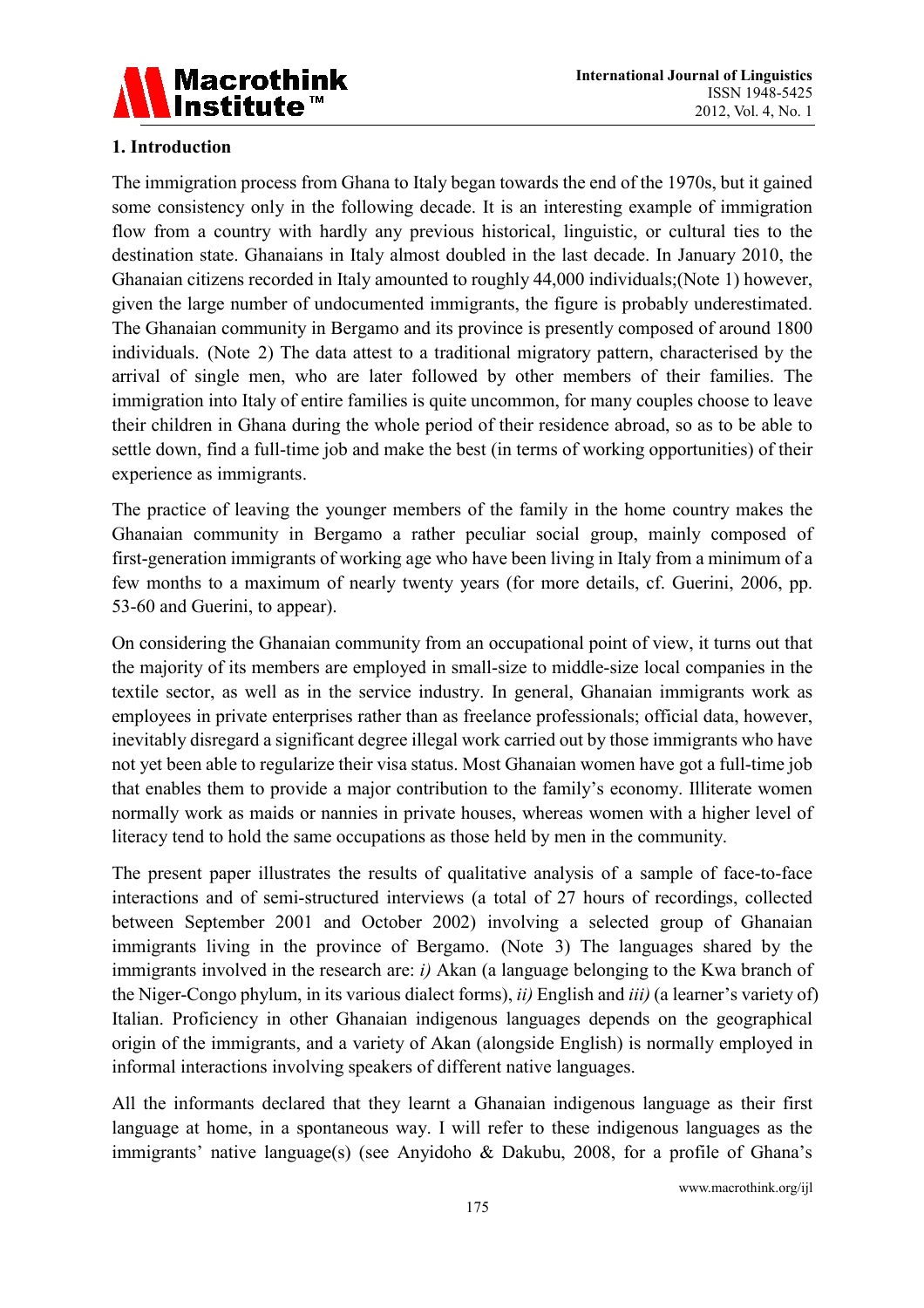# Macrothink<br>Institute™

sociolinguistic ecology). All the immigrants interviewed also reported a certain competency in Akan, the indigenous language spoken, either as a native or as a second language, by the majority of the Ghanaian population (Anyidoho & Dakubu, 2008, p. 142). The role of Akan as a language of inter-ethnic communication remains fundamentally unaltered in the immigrant setting, where it functions as a community lingua franca.

Among the languages shared by the Ghanaian immigrants, English—the language of the former colonial administration and the only official language in present-day Ghana—is perceived as the highest prestige variety. Proficiency in English is tied to the ideas of well-being and economic development commonly associated with life in a Western country and tends to be considered as a key requisite for occupying the most remunerative positions both in Ghana and abroad. English is generally perceived as the only language worth being literate in, though the necessity to obtain a certain proficiency in Italian is also acknowledged.

All the informants interviewed also displayed a certain competency in Italian, in most cases, a learner's variety of Italian. Their proficiency appears to be influenced by a number of individual factors (e.g. the quality and quantity of input exposure, the possibility to attend language courses for foreigners or the length of stay in Italy) that I cannot discuss in detail here. Suffice to say that Italian is a highly elaborated prestige language (a *fully-fledged language* in the sense of Kloss, 1967), which is regularly used in a variety of institutional and formal domains, but also in everyday conversation. Hence, a minimum competency in Italian is essential to function independently and productively in the host community.

In this paper it is argued that the variety of Akan spoken within the Ghanaian community in Bergamo is currently going through a transitional process that leads from code-switching to the development of a *mixed code*, as illustrated in Auer (1999). After providing a brief account of the theoretical framework adopted in this study (Section 2), I will focus (Section 3) on a distinguishing feature of the variety of Akan spoken by Ghanaian immigrants in Bergamo, i.e. the systematic insertion of English words or phrases which do not appear to fulfill any discursive function. The analysis of a few excerpts drawn from a sample of face-to-face interactions and semi-structured interviews involving a group of first-generation Ghanaian immigrants in Bergamo will show the main structural properties of the variety of Akan under discussion. The speakers' complex and often contradictory attitudes towards the same variety will be explored in the following section (Section 4). In section 5 I will argue that the development of this mixed variety of Akan can be traced back to the sociolinguistic ecology of the immigrants' country of origin. The incipient nature of the development described in this study will be discussed and summarized in the concluding section (Section 6).

#### **2. Language Alternation Strategies in a Conversational Framework**

The theoretical framework adopted in this case study is based on the conversation analytic approach to the study of bilingual interaction elaborated by Peter Auer in 1984, and then revised through the publication of a number of subsequent works (e.g. Auer, 1988a, 1988b, 1988c). This approach presupposes that the analysis of empirical data enables the researcher to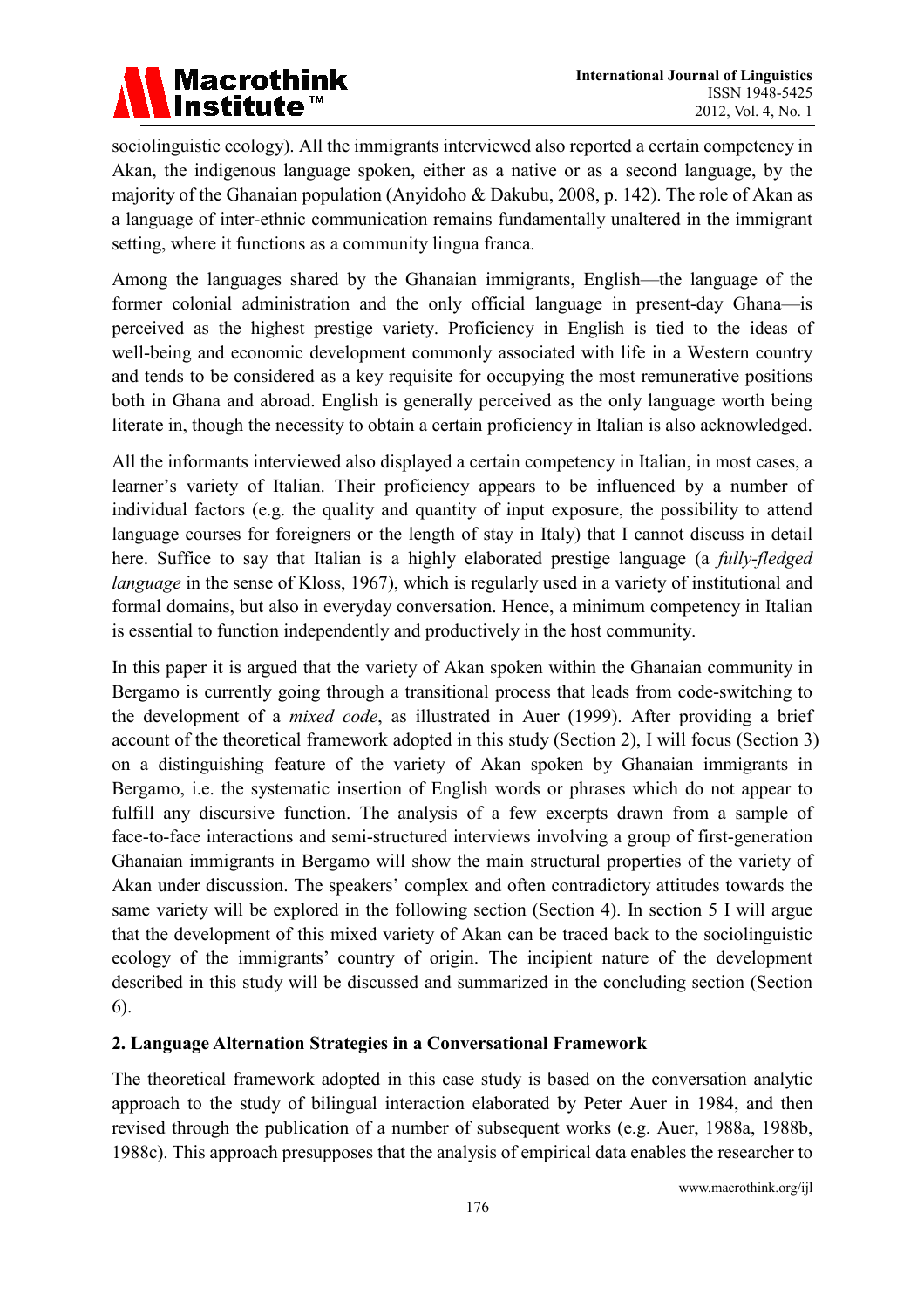

describe the linguistic strategies that multilingual speakers employ in order to communicate in a clear and efficient manner—that is, in order to exploit all the languages included in their individual repertoires.

Due to space constraints, I will not be able to discuss Auer's approach in detail. Suffice it to say that the code-switching occurrences attested in my sample fulfill both discourse-related functions, i.e. functions related to the organization of the ongoing conversation, and participant-related functions, i.e. functions depending on the speaker's linguistic competences or preferences. In my corpus, discourse-related switches predominate, accounting for 73% of all switches (525 out of 715) (cf. Guerini, 2006, p. 101). The languages involved are, for the most part, the three linguistic systems shared by all the community members, i.e. English, Italian and Akan (Twi). (Note 4)

Table 1. Breakdown of the functions fulfilled by discourse related code-switching occurrences (cf. Guerini, 2006, p. 128).

| Discourse related code-switching occurrences |     |             |  |  |  |  |  |
|----------------------------------------------|-----|-------------|--|--|--|--|--|
| - Expressive function                        | 160 | $(30.6\%)$  |  |  |  |  |  |
| - Change of participant constellation        | 155 | $(29.6\%)$  |  |  |  |  |  |
| - Contrastive function                       | 79  | $(15.0\%)$  |  |  |  |  |  |
| - Parenthetical remarks                      | 48  | $(9.1\%)$   |  |  |  |  |  |
| - Topic shift                                | 30  | $(5.7\%)$   |  |  |  |  |  |
| - Repetitions                                | 26  | $(4.9\%)$   |  |  |  |  |  |
| - Phatic function                            | 16  | $(3.0\%)$   |  |  |  |  |  |
| - Quotations                                 | 11  | $(2.1\%)$   |  |  |  |  |  |
| <b>Total</b>                                 | 525 | $(100.0\%)$ |  |  |  |  |  |

Empirical data show that some conversational activities—as the introduction of a new topic, the change of addressee or reporting the speech of another speaker, and the like (cf. table 1 above)—favor the selection of a language contrasting with the language of interaction. In this sense, discourse-related code-switching contributes to the organization of the ongoing interaction and to the resolution of communicative problems that might lead to an interruption of the conversation, or possibly, to misunderstanding. When employed with this purpose,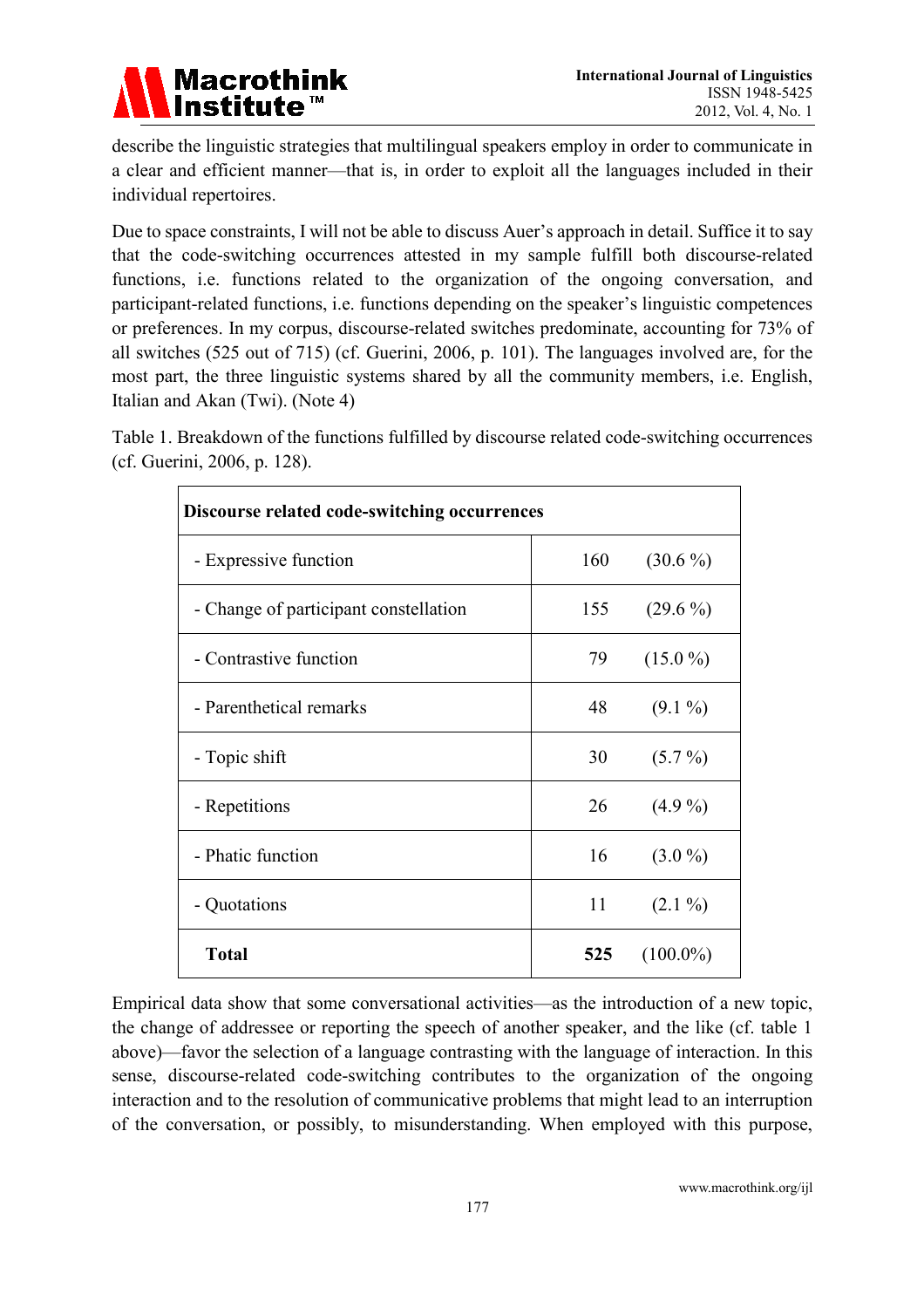

code-switching functions as a contextualization strategy (Auer, 1984, p. 18), (Note 5) i.e. it is intentionally performed as a way of contextualizing a new verbal activity.

On the other hand, code-switching may also be used to allow the participants to communicate their respective linguistic preferences and/or competences (*participant related code-switching*). This type of code-switching includes language negotiation sequences through which the participants in an interactive episode try to negotiate which linguistic system, among those included in their respective individual repertoires, should be selected as the language of interaction.

Language preferences are not necessarily related to speakers' respective language competences, but may be explained in terms of shared conversational norms, i.e. they reveal the speaker's assumptions as to which language is most suitable to be employed in a given communicative situation or speech event. Still, an imbalanced bilingual competence is the reason for most reformulations. These are used by speakers whenever they give up the language of interaction and switch into the code they are more proficient in (or the addressee is most proficient in), so as to convey the message with sufficient accuracy (cf. table 2 below).

Table 2. Breakdown of the functions fulfilled by participant related code-switching occurrences (cf. Guerini, 2006, p. 106).

| Participant related code-switching occurrences |            |              |  |  |  |  |  |
|------------------------------------------------|------------|--------------|--|--|--|--|--|
| - Language negotiation sequences               | 163        | $(85.8\%)$   |  |  |  |  |  |
| - Language preference                          |            | 14 $(7.4\%)$ |  |  |  |  |  |
| - Reformulations                               | 13         | $(6.8\%)$    |  |  |  |  |  |
| <b>Total</b>                                   | <b>190</b> | $(100.0\%)$  |  |  |  |  |  |

It is necessary to point out that, although code-switching is by definition a *functional* language alternation strategy, (Note 6) some code-switching occurrences cannot be attributed to a single local meaning: they may fulfill two (or more) functions at the same time, none of which prevails over the others, since both functions are equally important. For instance, code-switching may be resorted to in order to mark the introduction of a new topic, but also to propose the language in which the speaker would like to carry out the interaction. The first one is a typical discourse-related function, whereas the latter reflects an individual preference, and is therefore participant-related.

#### **3. From Code-Switching to the Development of a Mixed Code**

In this paper, I would like to focus on a distinguishing feature of the variety of Akan spoken by Ghanaian immigrants in Bergamo, i.e. the systematic insertion of English words or phrases, which do not appear to fulfill any discourse-related or participant-related function, and that as a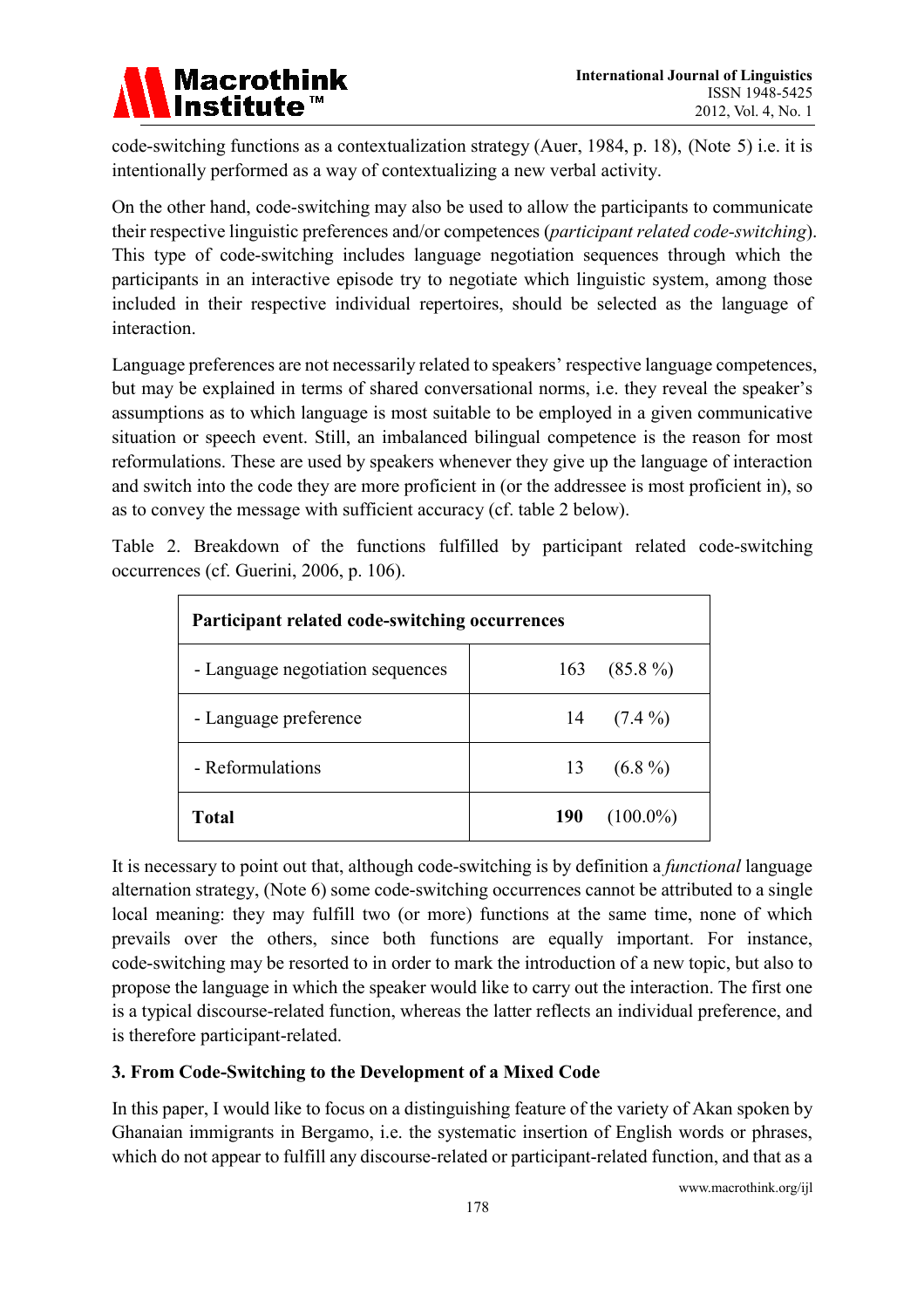

consequence, following Auer's model, cannot be classified as code-switching occurrences. (Note 7)

Long-term participant observation within the Ghanaian immigrant community in Bergamo enabled me to notice that most community members are well aware of this linguistic behaviour, which is generally stigmatised and attributed to the diminishing ability to speak "good Twi", i.e. to communicate by means of rigorously monolingual utterances, without resorting to English insertions. Interestingly, this "kind" of Akan appears to be spoken not only by those immigrants who use Akan as a second or vehicular language (and who, as a consequence, may not have completed the acquisition process of a language differing from their mother tongue), but also by those individuals who learned Akan as a native language and who consider themselves as belonging to the Akan ethnic group (see the information contained in the Appendix accompanying this work). In other words, imperfect learning does not seem to play a role in the development of this kind of Akan, which cannot be characterized as a learner's variety.

Indeed, the analysis of the empirical data collected throughout my research suggests that the Akan spoken by the Ghanaian immigrants living in Bergamo is presently undergoing the transition process—described in Auer (1998c) and (1999)—that leads from prototypical code-switching to the development of a mixed code. In the following paragraphs, precise documentation of this claim will be presented and discussed in detail.

#### *3.1 Empirical Evidence and Theoretical Implications*

The point of departure of Auer's work is the elaboration of a continuum of language contact phenomena, the main purpose of which is to describe the various conversational strategies involving the juxtaposition of two (or more) linguistic systems in discourse or within a single utterance. At one end of the continuum he places all locally meaningful code-switching occurrences, either fulfilling a discursive function, i.e. discourse-related, or expressing the speaker's linguistic preferences and competence, i.e. participant-related. The opposite extreme is occupied by those cases in which the juxtaposition of two linguistic systems does not appear to have any local meaning or function, a phenomenon that Auer labels *mixed code*. (Note 8) A noteworthy aspect of this continuum is that it "seems to represent one possible path of development in the course of time" (Auer, 1998c, p. 16). In other words, there seems to be a tendency for code-switching forms to lose their local meaning and develop into a mixed code—even though the presence of this phenomenon (i.e. the mixed code) does not exclude the other, i.e. does not exclude the speakers' use of code-switching in order to fulfill local discursive functions.

### **code-switching mixed code**

(functional; rhetorical/stylistic device) (not functional; group identity marker)

Figure 1. The continuum from code-switching to mixed code in Auer (1998c and 1999).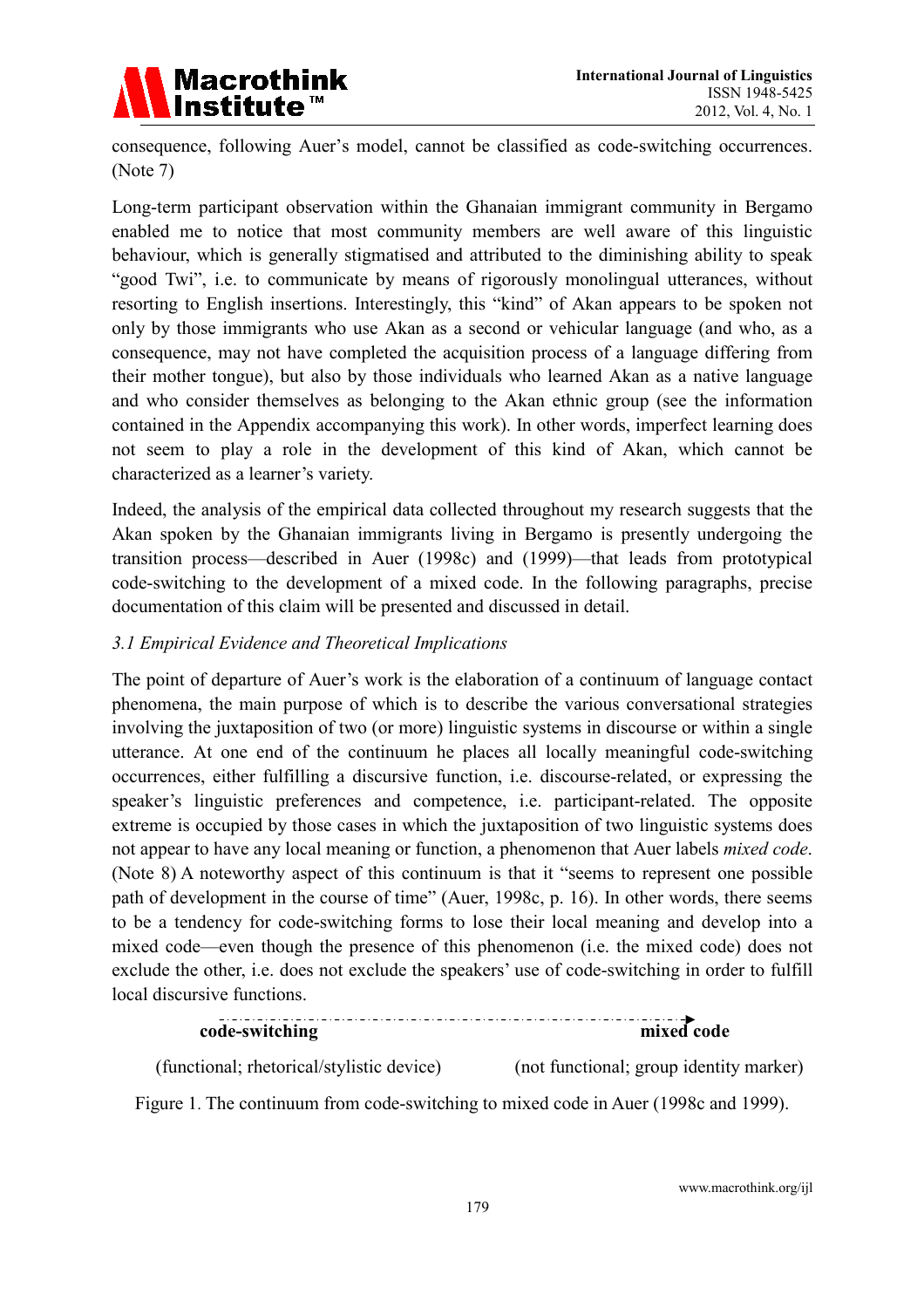## **Macrothink** Institute

The very fact that the two language contact phenomena are placed along a continuum entails that the transition from one prototype to the other, i.e. from code-switching to a mixed code, occurs through a sequence of intermediate phases sharing some common features. In other words, during the process leading to the development of a mixed code, "the older CS [code-switching] pattern and the newer LM [language mixing] pattern coexist" (Auer, 1999, p. 319). Needless to say, such transitional phase(s) presumably extend over long periods of time, (Note 9) for the tendency to juxtapose elements belonging to two (or more) linguistic systems without having any discursive function does not exclude the possibility of speakers' resorting to code-switching occasionally, as a contextualization cue in order to convey discursive local meanings. Besides, as Auer (1999, p. 324) acknowledges, both stages of language contact phenomena may be observed synchronically within the same speech community, among different groups of speakers or in distinct communicative contexts.

To turn to the data contained in my sample: in extract (1) the informant named Emmanuel has just begun administering a self-evaluation questionnaire to his friend and fellow countryman James. (Note 10) They are travelling on a crowded bus, sitting side by side, without other potential interlocutors, and only Emmanuel, who has agreed to collaborate in the research, is aware that their conversation is being recorded.

(1)  $[6A - On the bus] (Note 11)$ 

 $\forall A \setminus Na$  *ayi yi wo-re-FILLi a-ye den?* 

and thing DEM 2SG-PROG-fill PRF-be what

'What is the purpose of filling this thing [the questionnaire]?'

\E\ *-y* THESIS *a w-de* RESTRUCTURE *wn* EDUCATION *daakye*

3SG.N-be thesis REL 3PL-take restructure their education in.future

'It is for a thesis for restructuring the education system in the future.'

 $\forall A \in b \in y \in \mathcal{E}$  den

3SG.N-FUT-be hard

'It will be difficult.'

\E\ *Ampa!*

indeed

'Indeed!'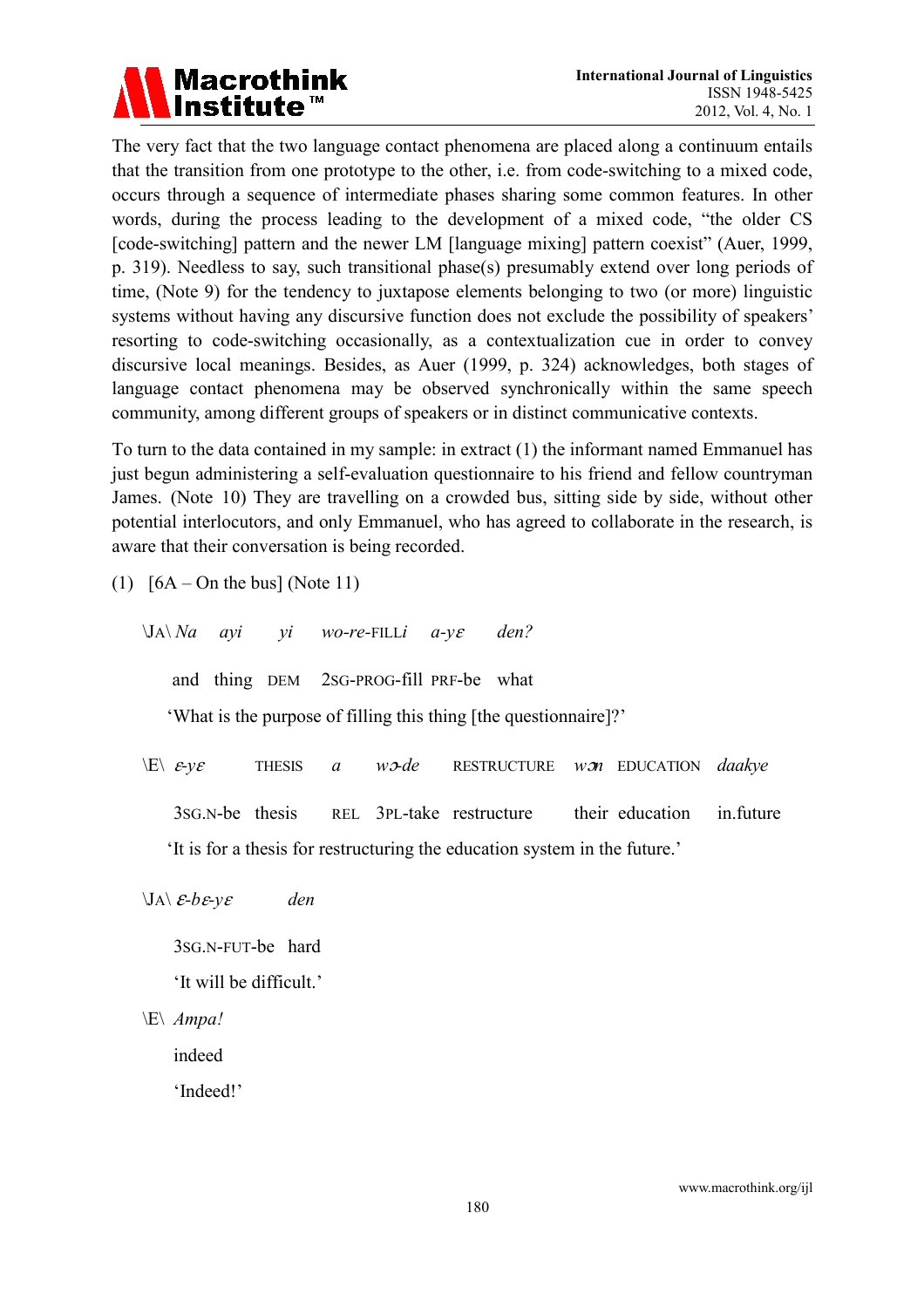

 $\forall A \in \mathcal{B}$  *annee*  $\forall A \in \mathcal{B}$  *adee*  then 3SG-PRF-do thing 'If so, the person has done well.'  $\mathbb{E} \setminus \mathcal{P}$ *a-de Ghana a-y CASE STUDY*  3SG-PRF-take Ghana COMP-be case study 'She has used Ghana as a case study.' […] \JA\ *Wo-a-wie* QUESTIONS *no?* 2SG-PRF-finish questions DET 'Are you through with the questions?' \E\ *Mhm-*  $\forall A \in \mathbb{R}$  *Ebi w akyire*  some be.located.at back 'There are some at the back-' \E\ *A-ka* TWO PAGES PRF-remain two pages 'There are two pages left'  $\forall A \forall Y \in \mathbb{R} \rightarrow \mathbb{R}$  no ntem! 1PL-OPT-do 3SG.OBJ quickly 'Let's do it quickly!' (OPT = optative)

Despite the speakers' intention of proceeding with the interview, after a few turns, a particular topic, which greatly concerns both Emmanuel and James, catches their attention: a new law governing the issuing and renewal of staying permits to immigrants living in Italy for business reasons: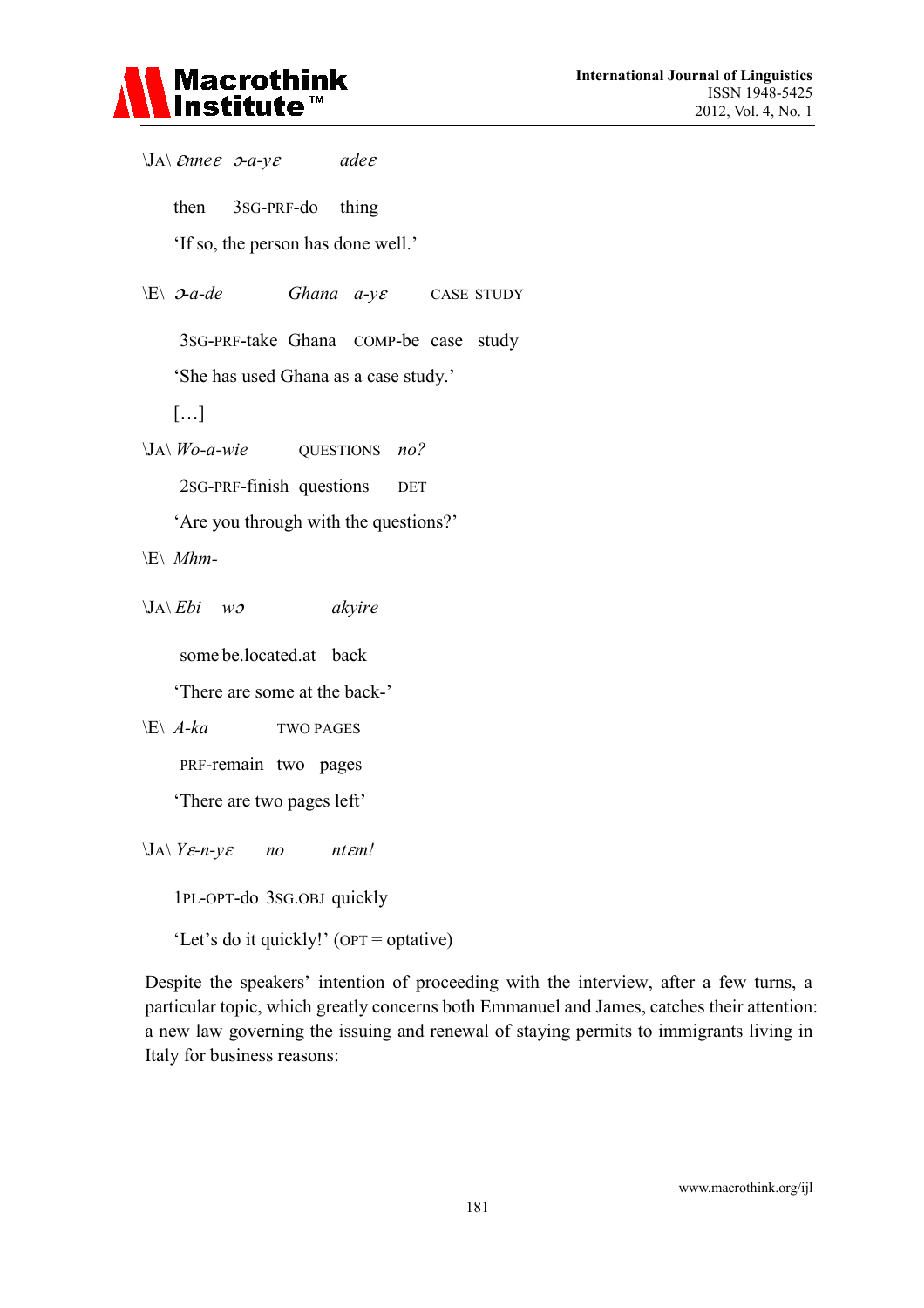

|                                                                      | $[6A - On the bus]$<br>(2)                        |                                     |             |  |                                                            |  |  |  |                              |  |
|----------------------------------------------------------------------|---------------------------------------------------|-------------------------------------|-------------|--|------------------------------------------------------------|--|--|--|------------------------------|--|
|                                                                      | $\E \ W$ o-a-te                                   |                                     | NEW LAW a   |  | $\varepsilon$ -ba no?                                      |  |  |  |                              |  |
|                                                                      |                                                   |                                     |             |  | 2SG-PFR-hear new law REL 3SG.N-come DET                    |  |  |  |                              |  |
|                                                                      |                                                   | 'Have you heard about the new law?' |             |  |                                                            |  |  |  |                              |  |
|                                                                      | JA\ Daabi                                         |                                     |             |  |                                                            |  |  |  |                              |  |
|                                                                      | $\rm no$                                          |                                     |             |  |                                                            |  |  |  |                              |  |
|                                                                      | 'No.'                                             |                                     |             |  |                                                            |  |  |  |                              |  |
|                                                                      | $\mathbb{E} \in \mathcal{E}$                      |                                     |             |  | contratto a tempo determinato no. Na EVERY TWO YEARS biard |  |  |  |                              |  |
|                                                                      |                                                   |                                     |             |  | 3sG.N-be contract PREP time limited                        |  |  |  | DET and every two years each |  |
|                                                                      | wo-RENEW no.                                      |                                     |             |  |                                                            |  |  |  |                              |  |
|                                                                      |                                                   | 2sG-renew 3sG.OBJ                   |             |  |                                                            |  |  |  |                              |  |
| 'It's a short term permit (contract). You renew it every two years.' |                                                   |                                     |             |  |                                                            |  |  |  |                              |  |
|                                                                      | $\forall A \in y \in \mathcal{E}$                 | <b>TOUGH LAW</b>                    |             |  |                                                            |  |  |  |                              |  |
|                                                                      | 3sG.N-be tough law                                |                                     |             |  |                                                            |  |  |  |                              |  |
|                                                                      | 'It is a tough law.'                              |                                     |             |  |                                                            |  |  |  |                              |  |
|                                                                      | $\mathbb{E} \in \mathbb{R}$ -ye                   | papa                                |             |  |                                                            |  |  |  |                              |  |
|                                                                      |                                                   | 3sG.N-NEG-be good                   |             |  |                                                            |  |  |  |                              |  |
|                                                                      | 'It is not good.'                                 |                                     |             |  |                                                            |  |  |  |                              |  |
|                                                                      | $\forall A \in \mathbb{R}$                        | EASY 00!                            |             |  |                                                            |  |  |  |                              |  |
|                                                                      | 3sG-NEG-be easy                                   |                                     | <b>EMPH</b> |  |                                                            |  |  |  |                              |  |
|                                                                      |                                                   | 'It is not easy at all!'            |             |  | $(EMPH = emphatic particle)$                               |  |  |  |                              |  |
|                                                                      | $\E\$ BUT $w\mathcal{P}n\text{-SIGN-}\mathcal{E}$ |                                     |             |  |                                                            |  |  |  |                              |  |

but 3PL-NEG-sign-PRF

'But they have not endorsed it to become law (i.e. sign).'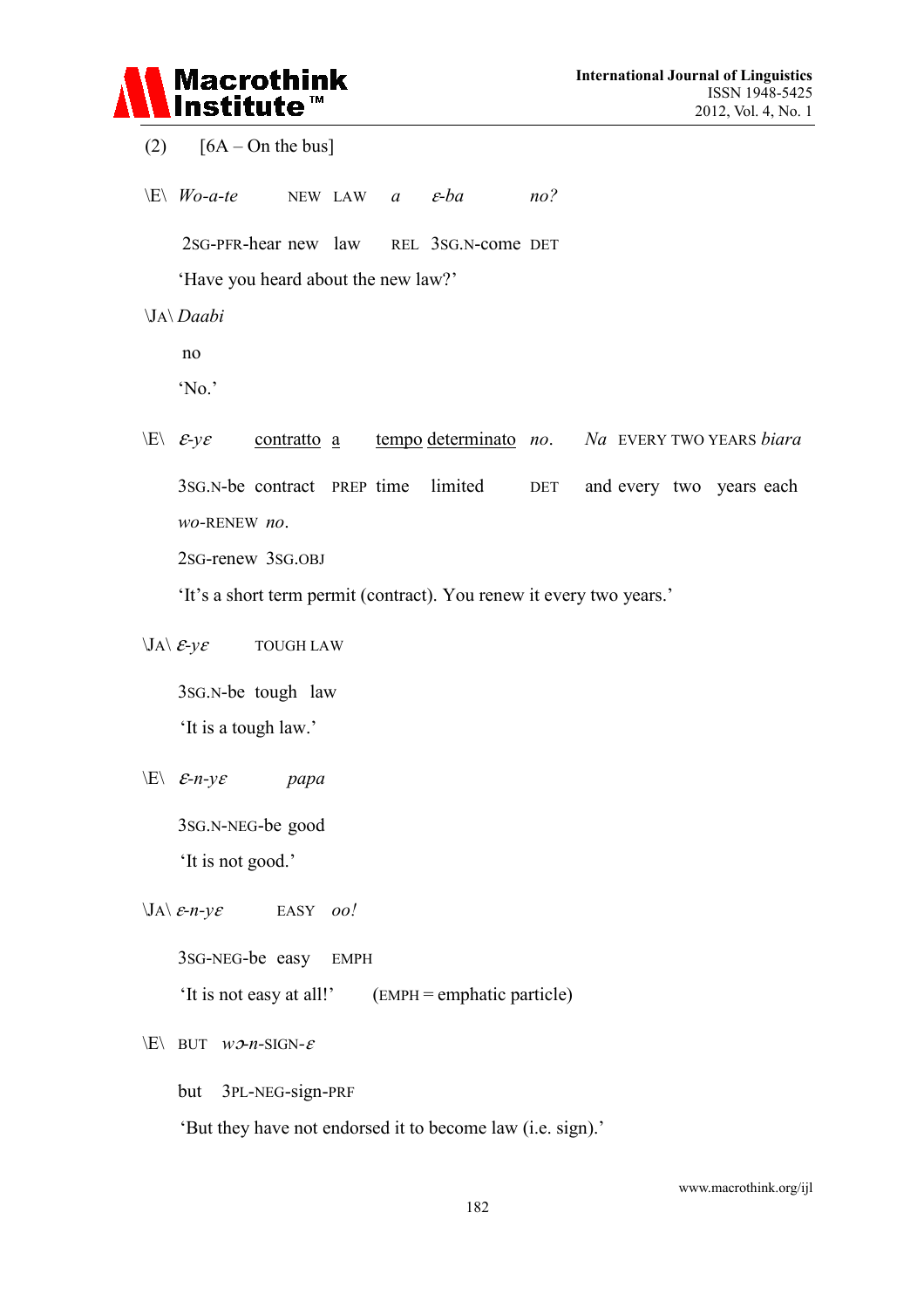

- $\forall A \in \mathbb{A}$ W *no*  $\in \mathbb{A}$ -y $\varepsilon$  *adwuma*  law DET 3SG.N-NEG-do work 'The law will not work.'
	- […]
- $\forall A \setminus LAW$  *dee obi* na  $\rightarrow hwehw \in \mathcal{E}$  *emmara see*  $\infty$ -tu aban law FOC someone EMPH 3SG-look.for law bad 3SG.N-uproot government 'When somebody passes a bad law, it overthrows the government.'
- $\left\langle E \right\rangle$  *e-tu aban, e-ye* TRUE 3SG.N-uproot government 3SG.N-be true 'It is true, it overthrows the government.'
- $\forall A \exists BECAUSE$  FOREIGNERS *na*  $\varepsilon$ -y $\varepsilon$  *adwuma paa ara*  because foreigners EMPH 3SG.N-do work very indeed 'Because it is foreigners who do most of the jobs.'
- \E\ AMERICA *-n-y obiara kurom, nso* FOREIGNERS *na a-kyekyere* America 3SG.N-NEG-be anybody country yet foreigners EMPH PRF-make.up 'America is nobody's native country, those who have made it are all foreigners.'
- $\forall A \in V \in$  *nokware*

 3SG.N-be true 'It is true.'

\E\ *Wo-k* LONDON, HOLLAND, *nyinaa saa!*

 2SG-go London Holland all so 'If you go to London, Holland [and so on], it is the same!' \JA\ EUROPE *nyinaa ara* FOREIGNERS *na a-kyekyere!* Europe all indeed foreigners EMPH PRF-make.up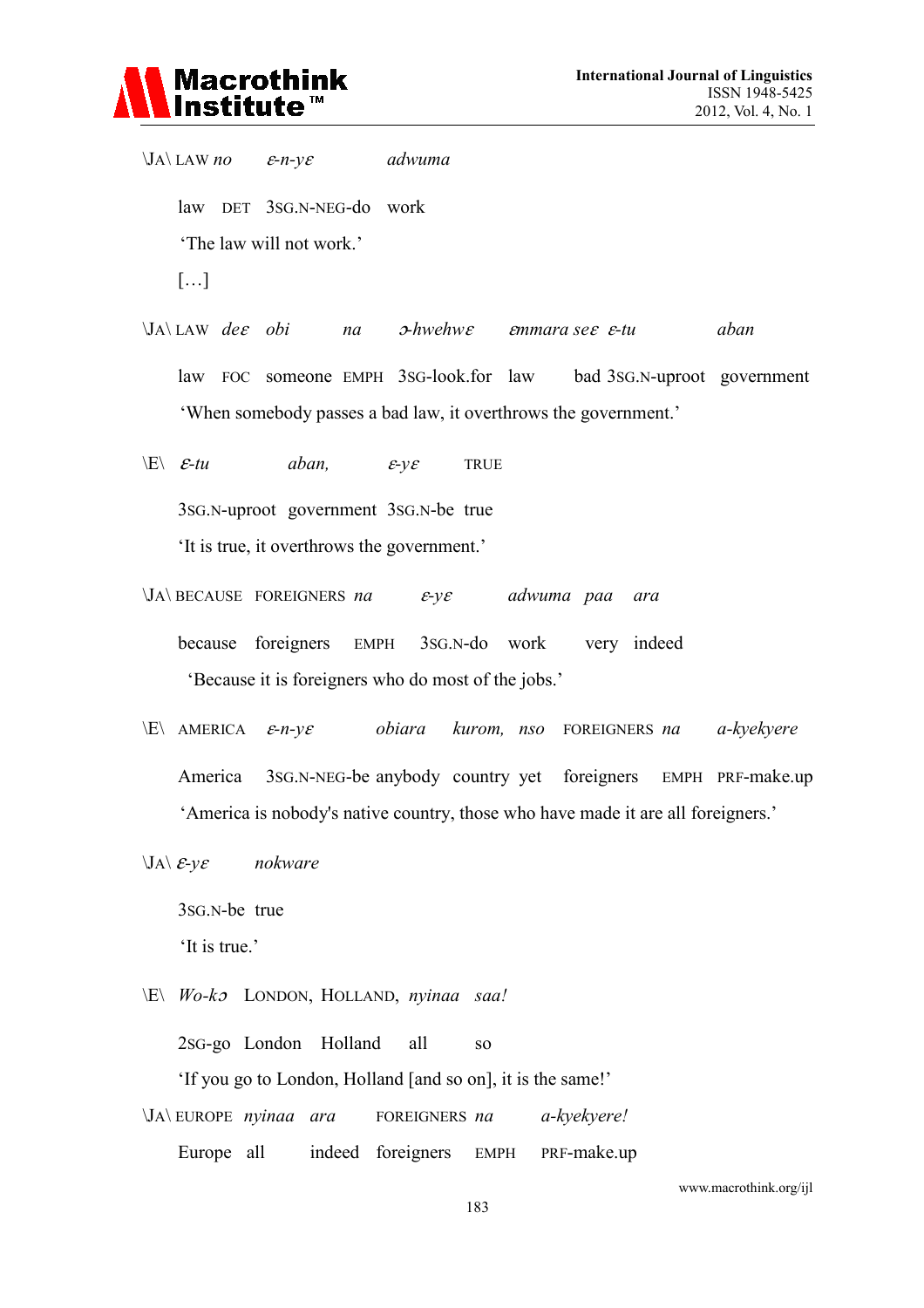

'All Europe has been made by foreigners!'

\E\ PROBLEM *ne* PAPERS

problem COP papers

'The documents are the problem.'

\JA\ GERMANY*-fo a -k-* AMERICA *no a-nu wn ho*

 Germany-ETH.PL REL 3SG.N-go-PST America DET PRF-mingle their body 'Those who went to America from Germany regretted it.' (ETH = ethnic noun)

\E\ *Adn?*

why

'Why?'

 $\forall A \land W$  $\rightarrow$ se *cho*  $\varepsilon$ - $\forall \varepsilon$  *eden* 

3PL-say there 3SG.N-be hard

'They say it is hard over there.'

 $\E{\}$  *Baabiara*  $\varepsilon$ -*n-y* $\varepsilon$  EASY!

anywhere 3SG.N-NEG-be easy

'It's not easy anywhere!'

First of all, notice that the Akan spoken by both interlocutors contains several English words and phrases (e.g. QUESTIONS; NEW LAW; EASY; FOREIGNERS, to mention only a few) which cannot be said to fulfill any local function—and that some scholars would accordingly classify as nonce borrowings. These forms also lack the discursive strength that would be necessary in order to call into question the language of interaction, i.e. Akan.

The choice of English, however, cannot be interpreted as a strategy to fill in lexical gaps, because the corresponding Akan lexemes do exist, and Emmanuel and James must be aware of their existence: they are both native speakers of Akan and they have been living in Italy for roughly ten years, too short a period to have created a loss of language skills. The insertion of English 'chunks' is not flagged—i.e. it is not preceded by hesitations, pauses or short side comments by which the speakers apologize for the momentary gap in their lexical competence- —so there are no clues justifying an interpretation in terms of (lack of) lexical proficiency. Moreover, both Emmanuel and James occasionally use the corresponding Akan words within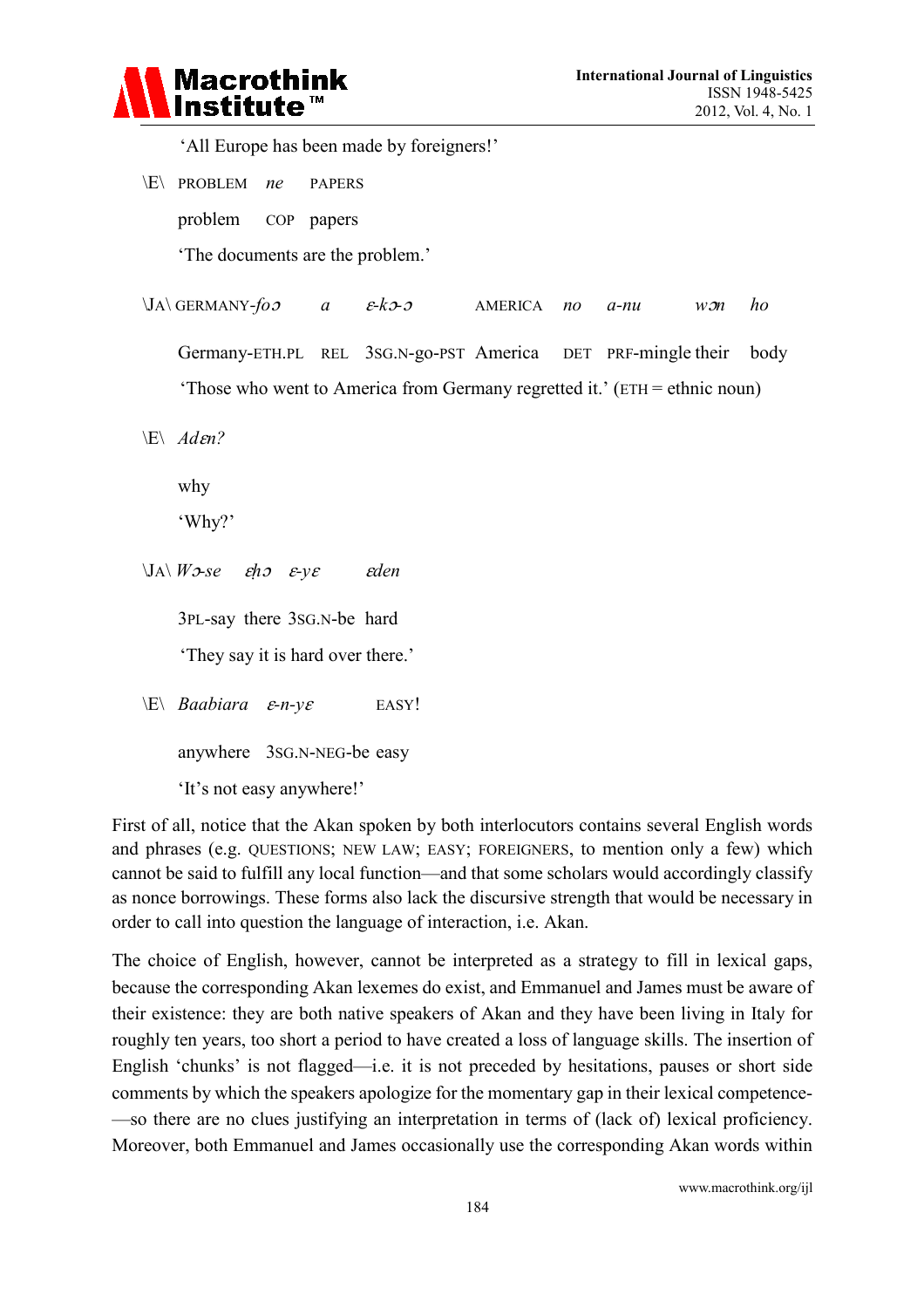

the conversation itself (see, for instance, *nokware* 'true', coming three lines after TRUE; but also LAW and *emmara* 'law', occurring in the same utterance, in extract 2 above). In a few cases the switching takes place within the word, as with *wore*FILL*i* 'you are filling'; *wn*SIGN 'they have not signed'; GERMANY*foo* 'Germans'. Note, however, that in all cases the forms, which some scholars would classify as integrated borrowings, consist of English stems to which one or more Akan derivational and/or flexional affixes have been added.

Throughout the conversation, which lasted for about an hour, code-switching is occasionally resorted to, especially in the form of intra-sentential code-switching occurrences fulfilling an expressive function, i.e. emphasizing part of the utterance, such as the beginning or the end of the speaker's turn, as illustrated by extracts (3) and (4) below:

- $(3)$  [6A On the bus]
- $\forall A \setminus Na$   $\rightarrow te$  *Borfo?*

 and 3SG-understand English 'Does she speak English?'

\E\ *-te Borfo paa!* 

 3SG-understand English very 'She speaks good English!'

 $\forall A \in \mathcal{E}$  *a-y* $\varepsilon$  *ade* $\varepsilon$ 

then 3SG-PRF-do thing

'Then she has done well'

 $\E\left\{\text{laughs}\right\}$ 

\JA\ OTHER ITALIANS *de wn-te kakra kakra*  other Italians FOC 3PL-understand little little 'The other Italians [that I have met] understand it just a little'

 $(4)$  [6A – On the bus]

|  |  | $\E \setminus$ THE BEST <i>avi no se</i> | wo-tena kuro biara                        |  | mu kvee, |                        |
|--|--|------------------------------------------|-------------------------------------------|--|----------|------------------------|
|  |  |                                          | the best thing DET COMP 2sG-stay town any |  |          | inside for.a.while     |
|  |  |                                          |                                           |  |          | www.macrothink.org/ijl |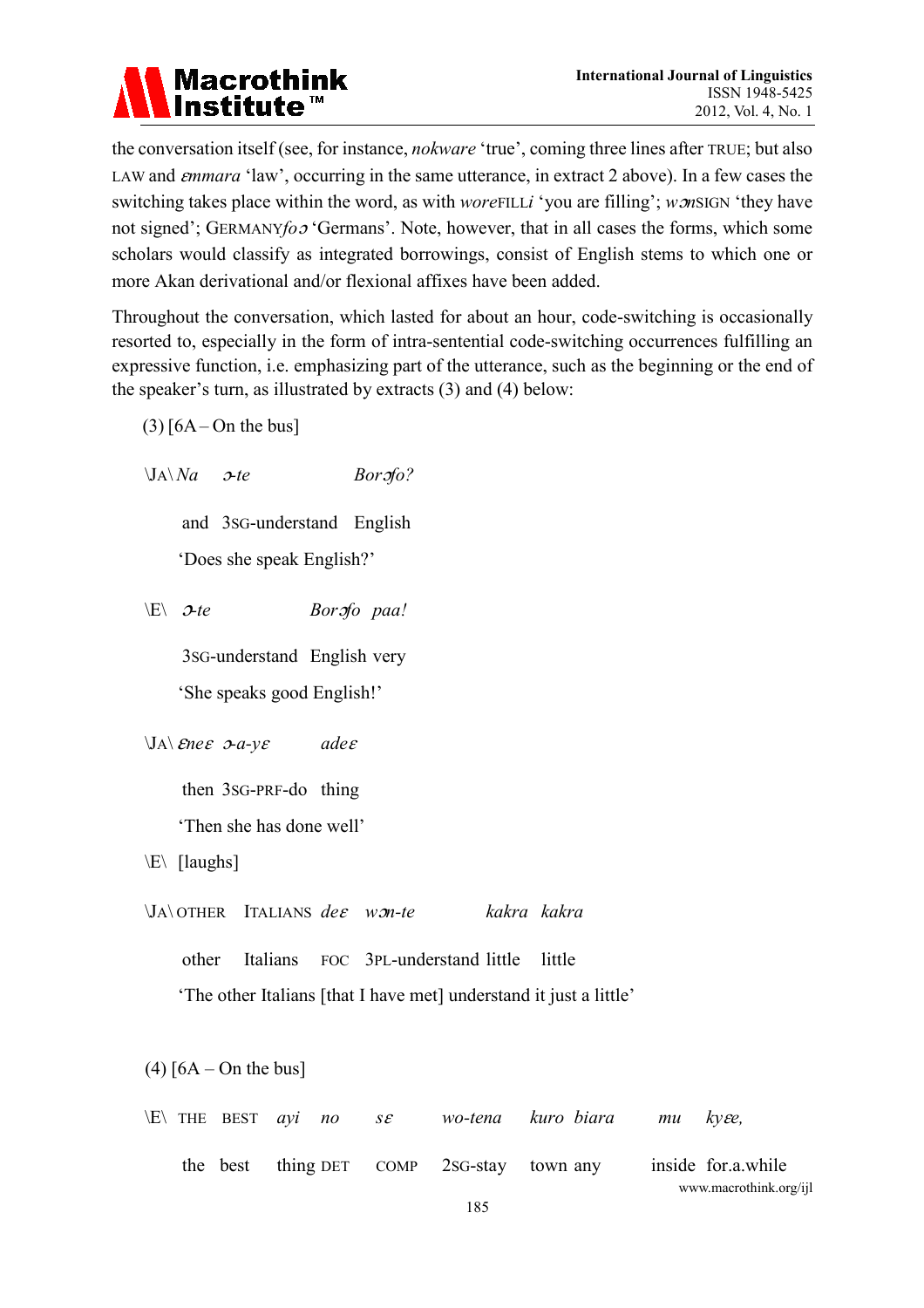

*wo-firi mu a na wo-ko wo kuro-m* 

2SG-come.from inside REL EMPH 2SG-go your town-inside

'The best thing [to do is], after a couple of years in a foreign country, to go back home.'

The presence of code-switching occurrences proves that, at this stage, it is probably premature to state that a mixed code is present; nevertheless, the process leading from code-switching to the development of a mixed variety is evidently under way.

#### **4. Speakers' Attitudes and Language Awareness**

Speakers' attitudes are seemingly complex and contradictory: this kind of Akan is not regarded as "a variety in its own right" (like English or Italian), but rather as a "corrupted" variety of Akan originating from speakers' inability to formulate exclusively monolingual utterances. On the one hand, the insertion of English items is attributed to their users' declining ability to speak "good" Akan; on the other hand, the production of exclusively monolingual utterances is occasionally laughed at, and dismissed as an antiquated and old-fashioned way of speaking, because of which the speaker may be labeled disparagingly as "colonial", as *akuraseni* (literally, 'villager') or *teteni* ('ancient, antiquated'), as illustrated in extract (5) below. This suggests that native speakers of Akan are generally aware of the process under way, and indirectly acknowledge that the only people who still have the ability to speak Akan without resorting to English are to be found in older (and linguistically most conservative) generations. This awareness is evident in the following conversation:

- (5) [Interview with Lydia & Zita]
- \Z\ LOOK, LIKE US, IF WE ARE SPEAKING IN TWI AND/ IF YOU SPEAK ONLY TWI/ ONLY TWI,

THEY WOULD SAY THAT YOU ARE COLONIAL!

\L\ YES!

\Int\ I SEE

 $\langle Z \rangle$  THAT YOU ARE terù! THAT YOU HAVEN'T BEEN TO SCHOOL=

'That you are a peasant!' (Note 12)

- \Int\ I SEE
- $\langle Z \rangle$  =AREN'T YOU ASHAMED? ONLY TWI, *woye akuraseni!* BUT IF YOU SPEAK THE ENGLISH

WITH THE TWI … *ehi, y awuraa oo!* SHE IS A LADY, *te Borfo!*

 'Only Twi, you are a villager! … ehi, she is a lady! She is a lady, she speaks English! […]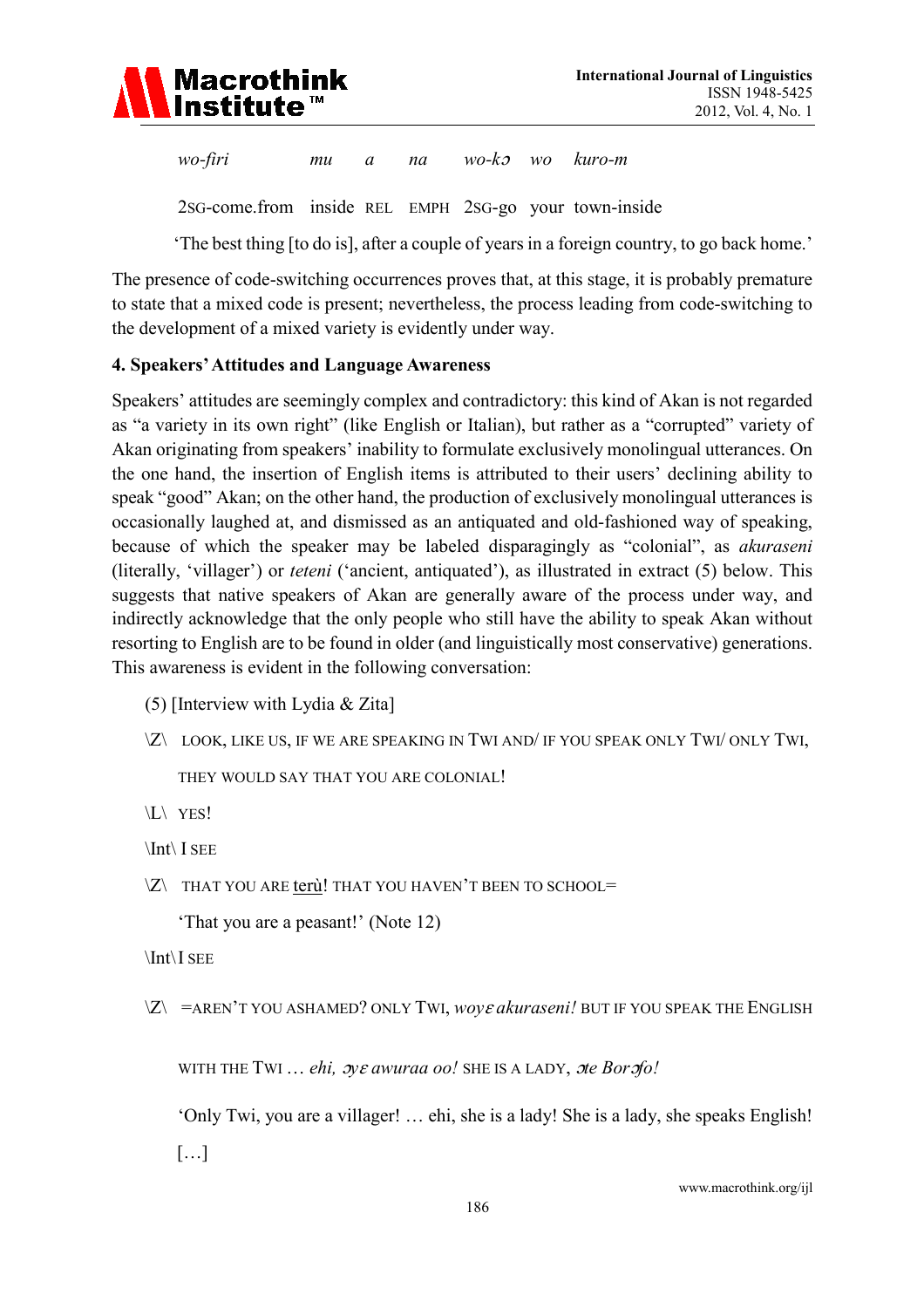## **Macrothink Institute**

\Int\ THIS MEANS THAT IN THE VILLAGES PEOPLE SPEAK BETTER TWI=

 $\langle Z \rangle$  =IN THE VILLAGES THEY SPEAK PURE, PURE TWI!

\L\ BUT IN THE TOWN, THE YOUNG ONES=

\Int\ =SO, IF YOU WANT TO HEAR PURE TWI, YOU HAVE TO GO TO THE VILLAGES?

\Z\ YES! YOU ASK THE OLD [ LADIES

\L\ [ THE OLD PEOPLE, *hee!*

'The old people, yes!'

\Int\ AND IS IT THE SAME WITH NZEMA (Lydia's native language)?

\L\ *hee,* EVERYWHERE IN GHANA!

'Yes, '

A number of studies investigating language attitudes and language awareness have demonstrated that attitudes do not necessarily determine the way people react to a given language variety, and that in many cases there appears to be a seeming inconsistency between professed attitudes and observed (linguistic) behaviour. As Colin Baker notes in her classical study, "Overtly stated attitudes may hide covert beliefs. Defense mechanisms and social desirability response sets tend to come in-between stated and more secret attitudes" (1992, pp. 12-13). Hence the apparent lack of consistency in speakers' attitudes may simply be a reflection of the (still) unsettled nature of the transition under way. Indeed, in the transitional phase that we are taking into account, speakers may find themselves divided between the "older" monolingual speech pattern—involving the occasional use of code-switching in order to fulfill local discursive functions—and the "newer" language-mixing pattern, the incipient emergence of which may be perceived as a threat by some purists, worried about the gradual "corruption" of local languages.

On the other hand, the tendency to view English as a symbol of high education, social status, and prestige is far from uncommon (cf., for example, some of the contributions collected in the volume edited by Simpson, 2008), and it is certainly not restricted to the African context. The following episode, reported by Sarah Thomason, is revealing of an attitude that bears a striking similarity with the attitude documented in extract (5): "Ad Backus (p.c. 1999) reports, for instance, that bilingual adult Dutch speakers often insert English words into Dutch morphosyntax in conversation because talking in this way is considered trendy, and the percentage of English words in such conversations often approaches total replacement of Dutch vocabulary" (2007, p. 55) (Note 13). Contrary to Thomason's opinion, however, I do not believe that the insertion of English words and phrases is the result of a 'deliberate' (i.e. a conscious) choice made by Akan speakers. In fact, speakers seems to be quite unaware, and only when the attention is explicitly drawn on their speech, they concede that the ability 'to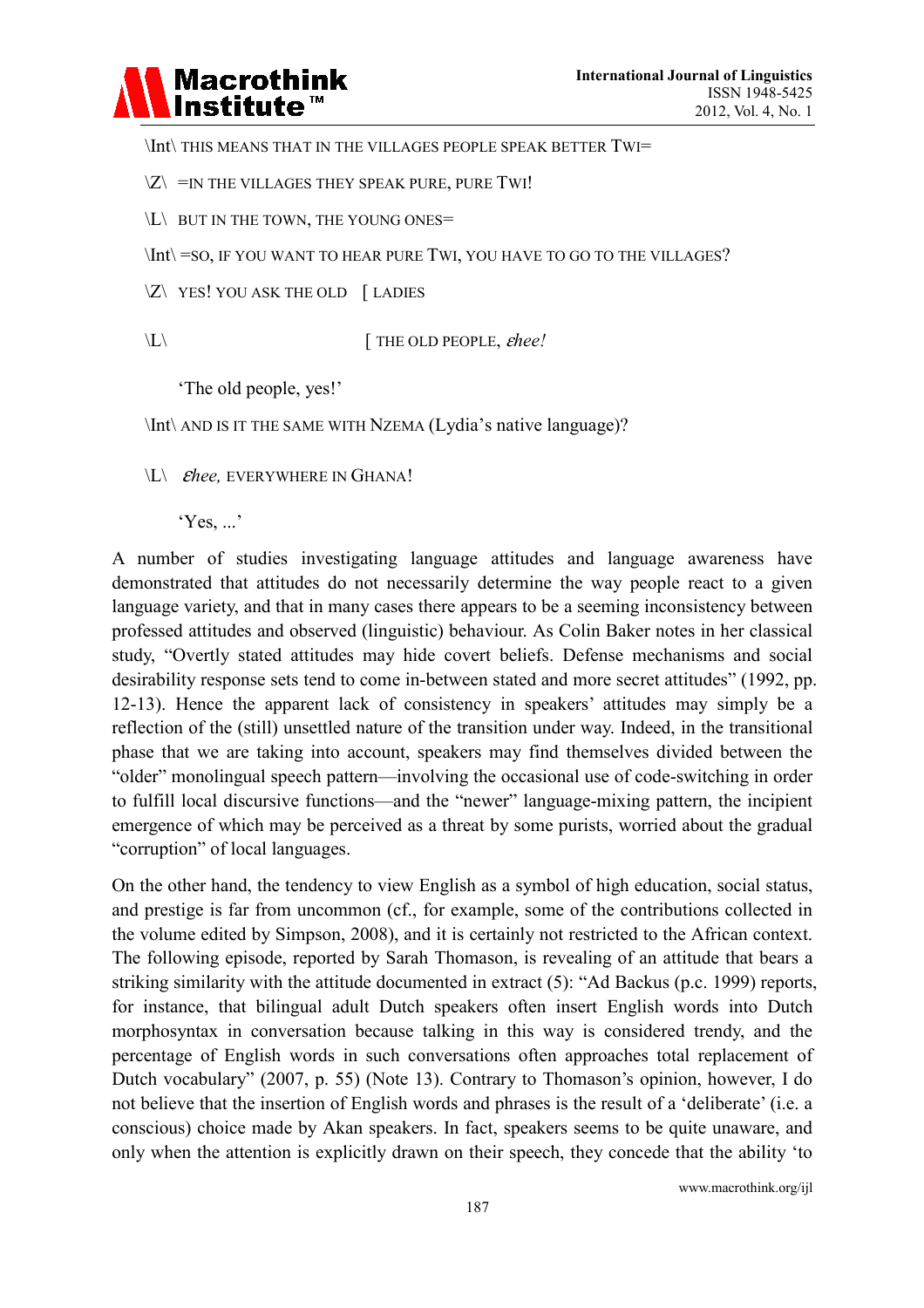

speak good Twi' is actually languishing.

In my sample, monolingual speech is indeed extremely rare: the pervasive insertion of English items in Akan utterances is an important communicative device at the disposal of Ghanaian immigrants in Bergamo, and tends to be employed in casual, informal interactions (cf. extracts 6 and 7 below).

(6) [7A – Interview with Iulie]

 $\forall$  *Mama, wo-se ayi no wo-hunu no wo wo he?* HNR 2SG-say thing DET 2SG-see 3SG.N.OBJ be.located.at where 'Where did you see the thing [the dress]?' (HNR = honorific address form)

\JO\ MARKET, *-ne ne* SHOES *nyinaa*

market 3SG N-COP its shoes all

'[At the] market, together with the shoes.'

 $\forall I \ \ Na$  *mpaboa nso*  $\forall \varepsilon$  WHITE?

 and shoe also be white 'Even the shoes are white?'

 $\bigcup$ O $\setminus$ *Aane, ne nyinaa ye* WHITE

 yes its all be white 'Yes, it is all white.'

- $\forall$  STORE *bi w ha ebi w h h*  store INDF be.located.at here some be.located.at there 'There is a store here which has it too.'
- $\bigU_0\$  BUT *ne nsa no ye* SHORT? but its sleeve DET be short 'But is it a short-sleeved [dress]?'
- $\forall I \land Na$  *awo nni mu?*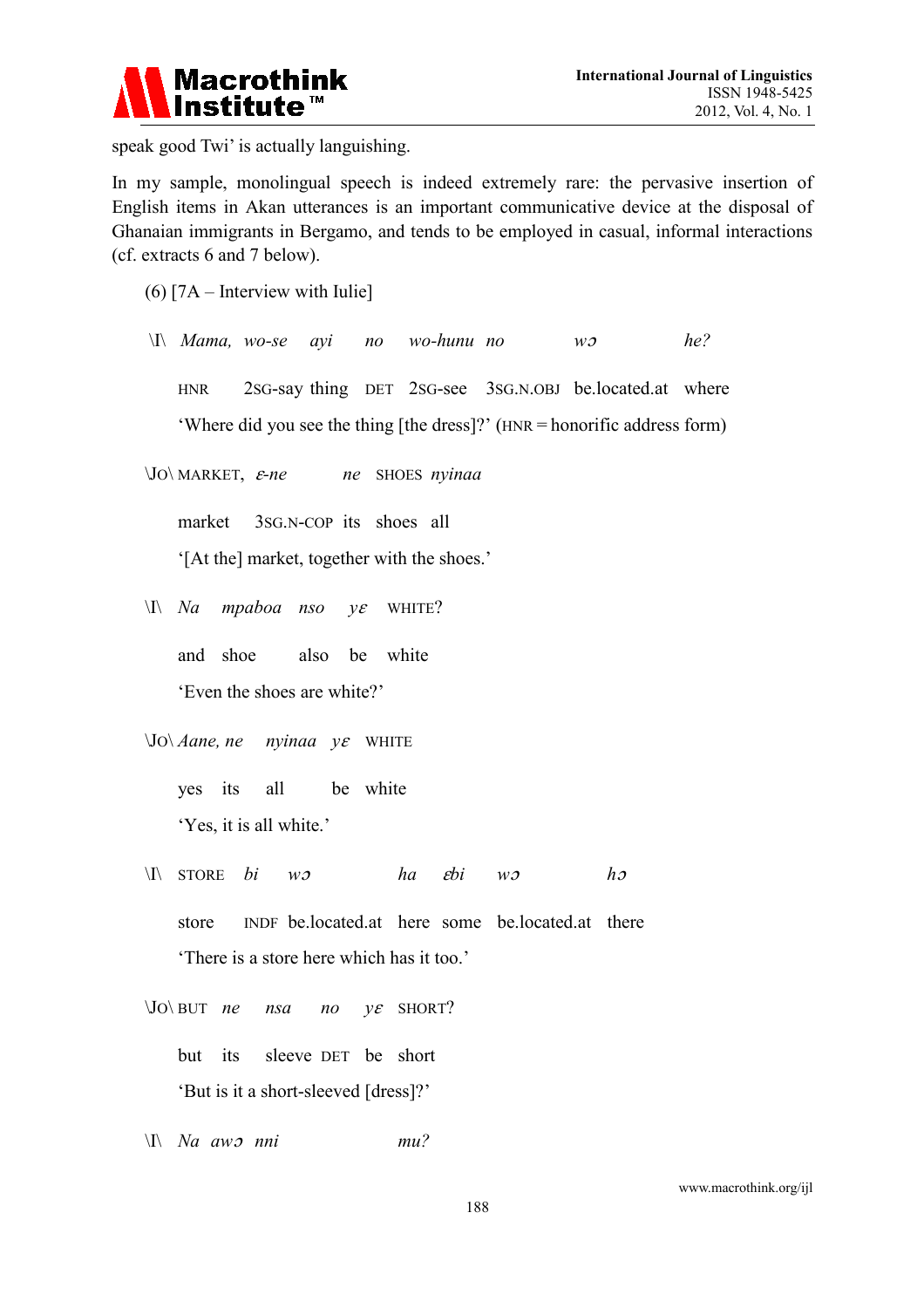

 but cold NEG.be.located.at inside 'But isn't it cold?'

 $\bigcup$  *Oh, daabi! <i>edan mu h y e hye* 

EMPH no room inside there be hot

'Oh, no! It is hot in the room.'

#### (7)  $[10A - A$  new arrival from Ghana]

 $\langle G \rangle$  BOY *bi w b Bergamo*, *xa-di* FIVE YEARS *w ha* 

boy INDF be.located.at Bergamo 3SG-PRF-eat five years be.located.at here

*nso -n-te hwee!*

yet 3SG-NEG-understand nothing

 'There is a boy in Bergamo, he has spent five years in Italy, but he doesn't understand [the Italian language]!'

```
 \IV\ wm saa!
```
anyway so

'It is true, anyway!'

 \RI\ *Me koraa, ma-nya* THREE YEARS *me-te kakra* 1SG EMPH 1SG.PRF-get three years 1SG-understand little 'As for me, I have been here for three years, but I do understand a bit.'

\G\ *Wn* kasa no n-y $\varepsilon$  STRAIGHTFORWARD!

their language DET NEG-be straightforward

'Their language isn't straightforward!'

 $\R$ I $\epsilon$ -*n-v* $\varepsilon$  *den* 

 3SG.N-NEG-be hard 'It is not difficult.'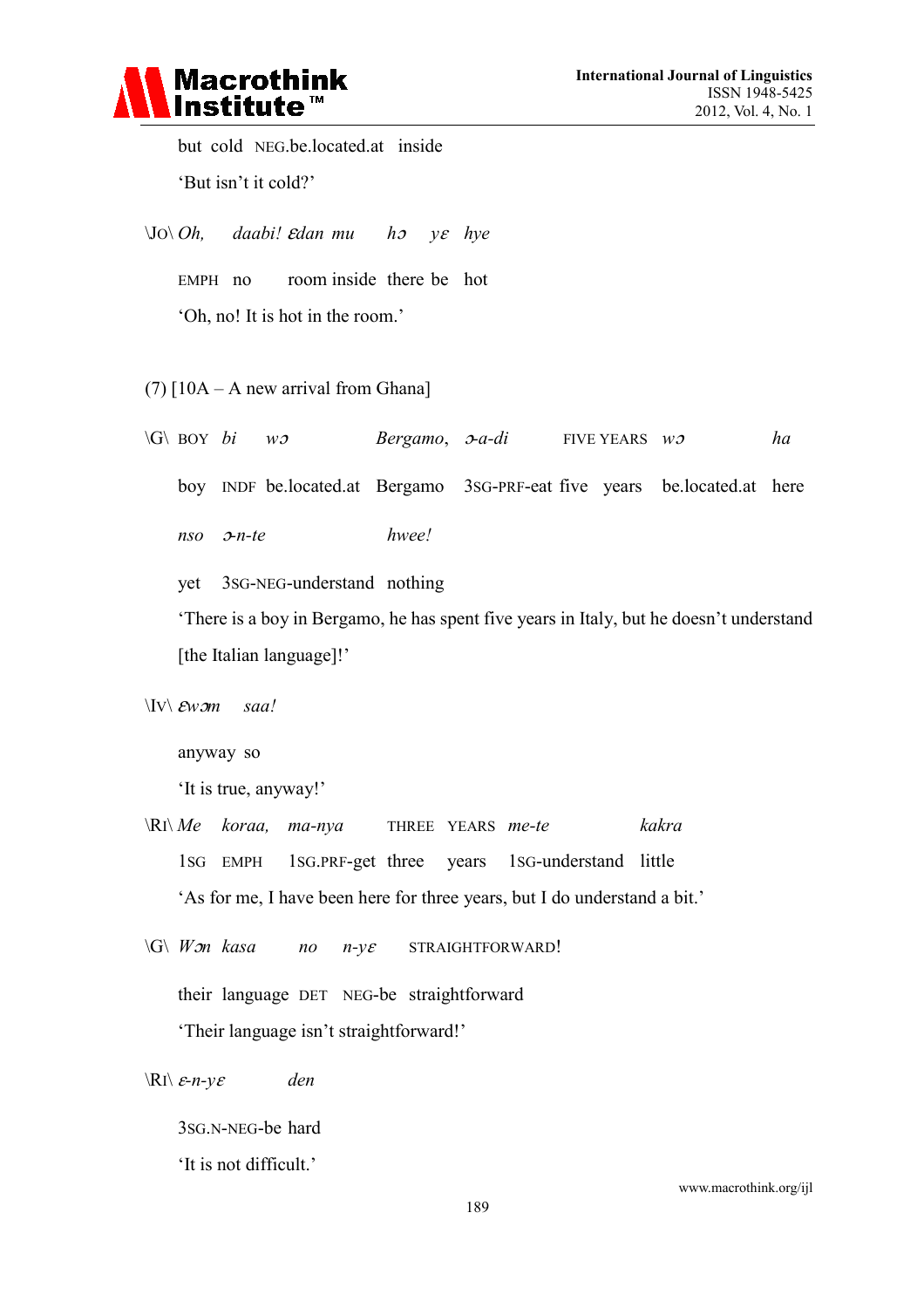

 $\forall G \forall Wo\neg y \varepsilon$  SURE?

2SG-be sure

'Are you sure?'

 $\forall$ IV $\forall$  *-n-v* $\varepsilon$  PREPARED *s* $\varepsilon$  *-b* $\varepsilon$ -sua!

3SG-NEG-be prepared COMP 3SG-FUT-learn

'He (the boy living in Bergamo) isn't prepared (i.e. ready) to learn!'

The fact that this kind of Akan reflects spontaneous, colloquial speech is also evident in the text of some popular Hip Hop songs produced by a number of Ghanaian artists and musicians over the last few years. A similar analysis was carried out by Adejunmobi (2004), who argues that one of the most distinct features displayed by the songs that he has taken into account is indeed a "mixture" of Twi, English and other Ghanaian languages, a feature which, in his view, reflects the multilingual conversational mode of both the performers and their audience, who would feel unable to identify with (either Akan or English) monolingual speech:

Ghanaian Hip Hop music known as Hip-life is generally sung in Twi, the local lingua franca, often interspersed with statements in English and other Ghanaian languages like Ga. Ghanaian Hip-life singers like Obrafour and Mr. Oduro combine English and Twi, while another Hip-life group, Buk Bak, combine Ga, English and Pidgin. This mixing of languages reflects the larger trend towards the assimilation of diverse cultural styles that appears to be a hallmark of music performances for urban youth audiences in Africa (Adejunmobi, 2004, p. 167).

The fascination that this kind of "stylistic mixing" is capable of exercising over the younger generations and its significance as identity marker is acknowledged by most of the Ghanaian immigrants that I had the opportunity to question about the issue. It shows up, for example, in the following comment from a forty year old native Akan speaker, that I was able to record during one of the meetings recently organised in order to celebrate Ghana's 50th independence anniversary:

During Ghana's 50th independence anniversary celebrations organised by Ghanaian residents in Brescia [in Northern Italy, about 50 kilometers from Bergamo] a lot of Ghanaian Hip-life & High-life artists were invited to grace the occasion. I noticed that some of their songs are a mixture of Twi and English, which are popular among Ghanaian immigrants not only in Italy, but in other European countries as well. Songs like "*Cinderella*" or " $\alpha$ *do* ntira" by Ofori Amponsah are an eloquent testimony to this fact. Ghanaian youngsters are fascinated by mixing English with the Twi language whenever they speak in all spheres of life (Emmanuel Yaw Fosu, p.c. October 2007).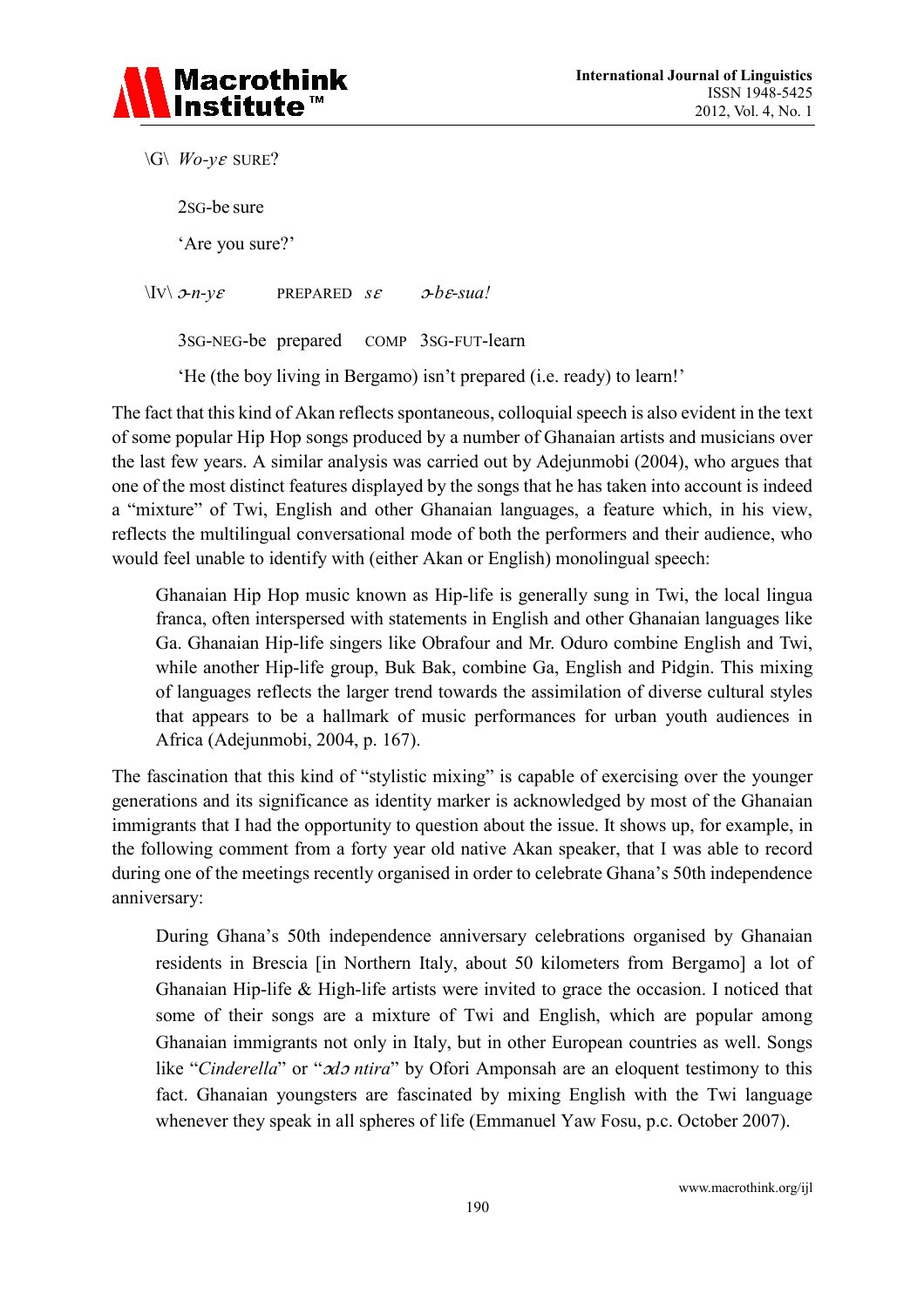# **Macrothink**

It is also apparent from the excerpts quoted above that this 'mixed' variety of Akan is not stable (the very term 'variety' is employed here for lack of a better alternative), the amount of English insertions differs significantly from speaker to speaker, from communicative situation to communicative situation, but it is not tied to individual speakers. It is a shared communicative pattern—indeed, the unmarked communicative pattern, as far as my sample is concerned.

It is intuitively evident that the development of a mixed code is the consequence of a language contact situation which necessarily extends over long periods of time. Accordingly, I assume that the incipient emergence of a 'mixed' variety of Akan is unlikely to be the result of the language contact situation recently emerging in a migratory context, but can be traced back to the sociolinguistic ecology of the immigrants' country of origin. In the following section, evidence is provided in support of this claim.

#### **5. Earlier evidence of Akan-English language mixing**

A first confirmation of this assumption is contained in the work edited by John Spencer (1971), a collection of essays which is considered to be a classic as far as the investigation of the varieties of English spoken in Africa is concerned. In this publication, Gilbert Ansre, author of the essay entitled "The influence of English on West African languages", states:

Another way in which English has been observed to influence the West African languages is the way speakers who are bilingual in English and a West African language *insert varying 'chunks' of English into their performance of the West African language*. [...] The size of the pieces of English found in this type of utterances varies from a single morpheme to whole sentences, and it is not immediately clear *whether the speaker is speaking English or the West African language*" (Ansre, 1971, p. 147, my emphasis).

In order to exemplify the above-mentioned claim, Ansre (1971) reports a series of utterances that he collected from spontaneous conversations involving bilingual speakers of English and a West African language. The data include the following utterances, from speakers whom Ansre identifies as native speakers of Akan:

- (8)  $\mathcal{S}$ **E** wxtp-REPORT wo ma me bio a, me-b $\varepsilon$ -DISMISS
	- if 3PL-FUT-report 2SG[OBJ] give 1SG[OBJ] again COMP 1SG-FUT-dismiss
	- *wo* WITHOUT FURTHER WARNING!

2SG[OBJ]

'If you are reported to me again, I shall dismiss you without further warning.'

(9) CAR *no k* FAST *dodo*

car DET go fast too.much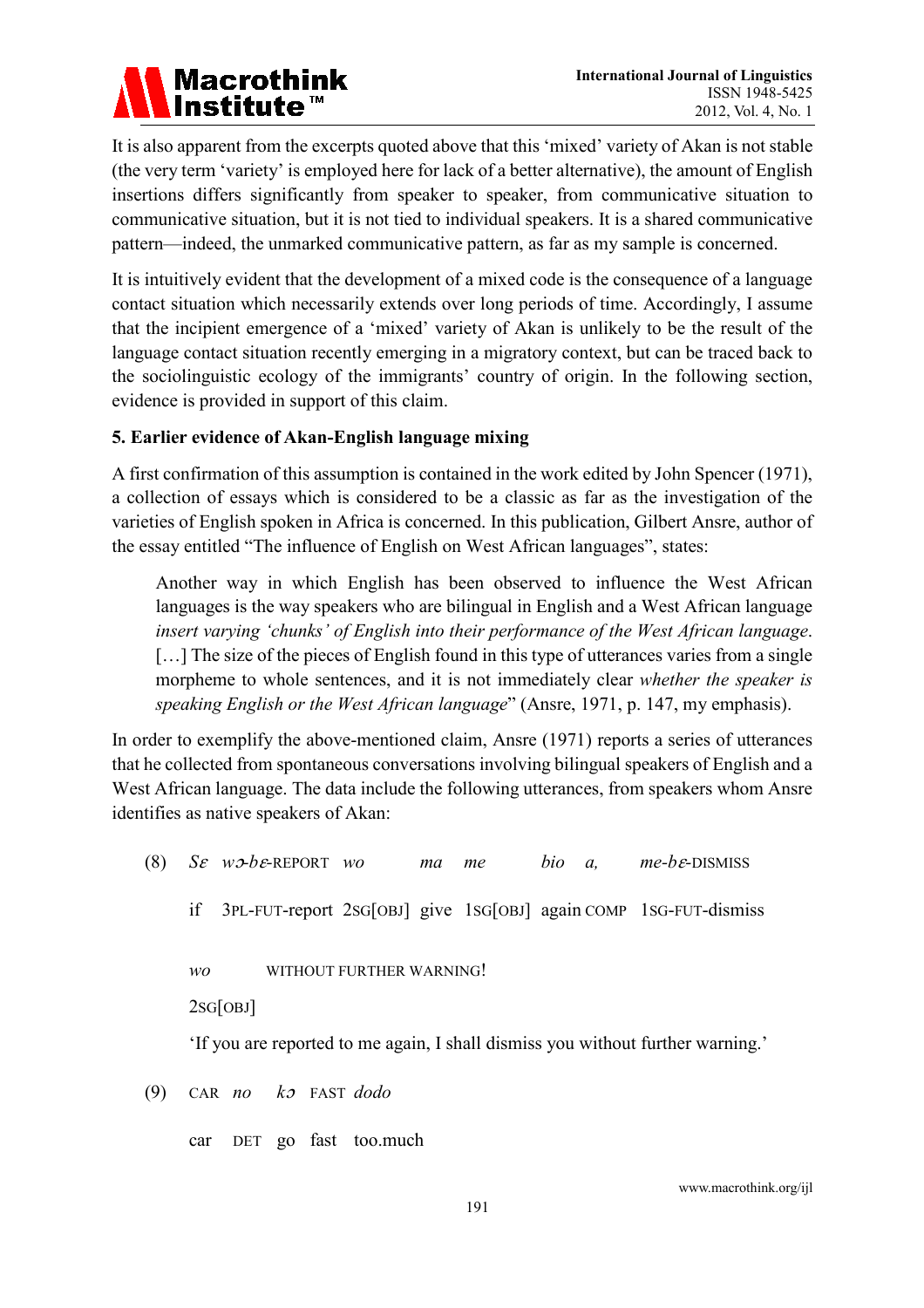

'The car goes too fast.'

(10) START*i* FAN *no ma me* start fan DET give 1SG[OBJ] 'Start the fan for me.'

Despite their unquestionable fragmentary nature, these utterances reveal a series of features which may be compared to those included in my sample, such as the recurring presence of English words and/or phrases that do not appear to fulfill any discursive local function. Furthermore, in a similar way, the choice of English cannot be imputed to the necessity to fill lexical gaps, since Ansre himself points out that "if the speaker of each of these languages did not want to have the English items in these utterances he could have said it all in the West African language in question" (1971, p. 145).

Myers-Scotton (1993) reports comparable data from an English-Shona bilingual community in Zimbabwe, and an English-Swahili one in Kenya. Myers-Scotton argues that the simultaneous presence of elements belonging to different languages (Note 14) within an utterance is indeed so frequent in both communities that it could be described as an unmarked conversational pattern—a phenomenon that, according to Myers-Scotton, appears to be more common in urban centres than in rural areas. She also observes that

. . . each switch in unmarked CS [code-switching] does not necessarily have a special indexicality; rather, it is the overall pattern which carries the communicative intention. In such switching, speakers engage in a continuous pattern of using two (or more) languages; often the switching is intra-sentential and sometimes within the same word. The other types of switching do not show the same to-and-fro nature […] (Myers-Scotton, 1993, p. 117).

It is evident that the 'switching' to which Myers-Scotton is referring shares several similarities with the recurrent insertion of English items displayed in the data that I collected. In order to appreciate the analogies between the two phenomena, it may be useful to focus on the following extract, by means of which Myers-Scotton (1993, p. 118) illustrates the above-mentioned observation:

- (11) (Part of a conversation recorded at a shopping centre near a housing estate in Nairobi. The three participants come from three different ethnic groups; all are relatively well-educated young men. The Luo (L) is about 17 years old and is in form I (equivalent to beginning high school); the Kalenjin (K) is about 23 years old and is in form 4; the Kamba (M) is about 24 years old and in form 6. Swahili is the matrix language of this conversation).
	- L: *Mbona hawa* WORKERS *wa* EAST AFRICA POWER AND LIGHTING *wakaenda*

STRIKE, *hata wengine nasikia washawekwa* CELL.

'And why on earth did those East African Power and Lighting workers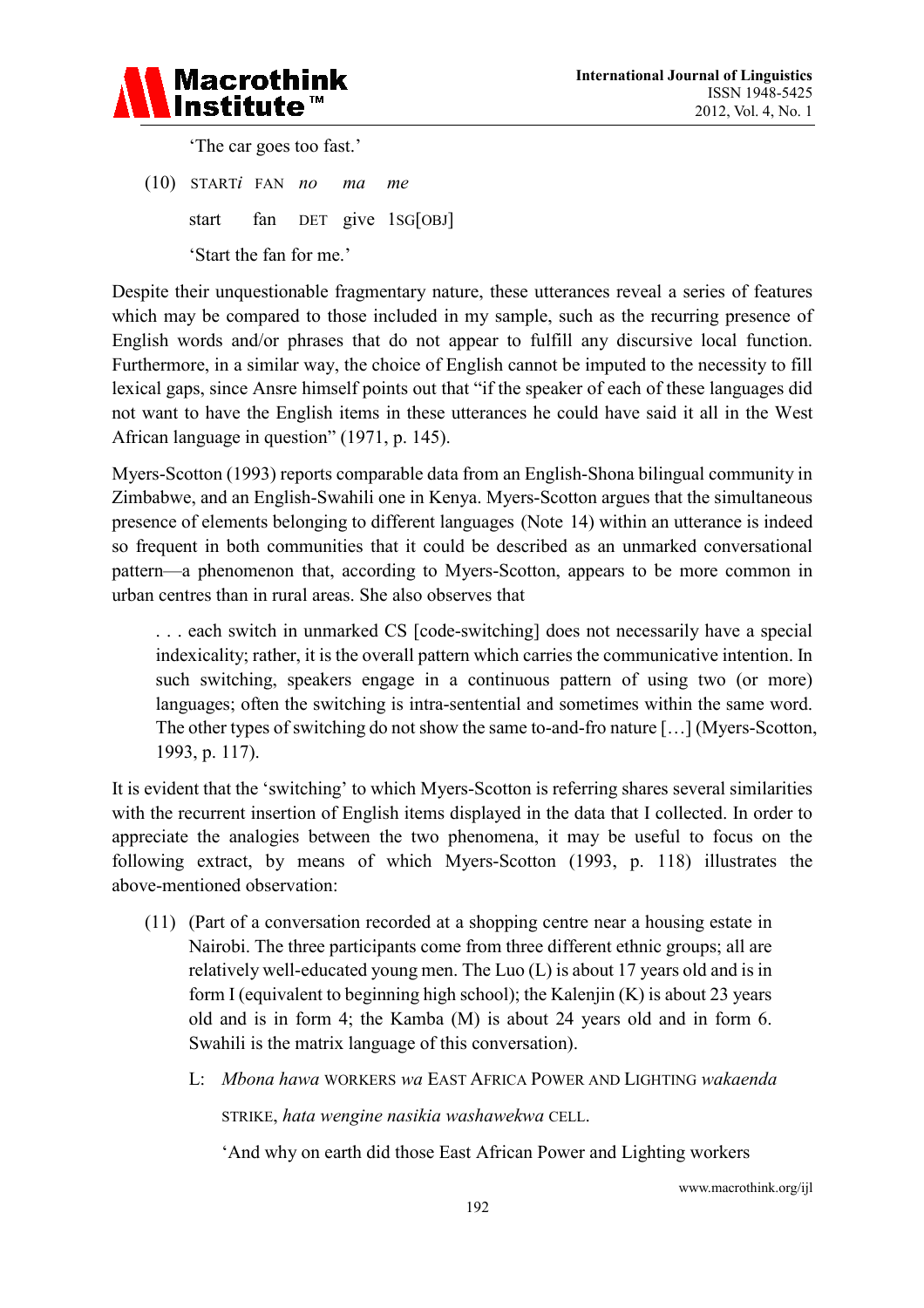**Macrothink Institute™** 

strike, even I've heard some have been already put in cells [in jail].'

- K: *Ujue watu wengine ni* FUNNY *sana. Wa-na-*CLAIM *ati mishahara yao iko* LOW *sana. Tena wanasema eti hawapewi* HOUSING ALLOWANCE*.* 'You know, some people are very funny. They are claiming that their salaries are very low. They also say  $-$  eh  $-$  they are not given house allowance.'
- M: *Mimi huwa nawafikiria lakini wao huwa na* REASONABLE SALARY*.* 'As for me, I used to think, but they have a reasonable salary.'
- K: *Hujajua watu wengi* ON THIS WORLD *hawawezi kutoesheka. Anasema anataka hiki akipewa a-na-*DEMAND *kingine*.

'Don't you know yet that some people on this world [*sic*] can't be

 satisfied. He says he wants this and when he is given [it], he demands another [thing].'

- L: … *Kwani ni ngumu sana ku-*TRAIN *wengine? Si ni kupata* LESSONS *kidogo tu halafu waanze kazi?*
	- '… Why it is difficult to train others? Isn't it just to get a few lessons and

then they should start work?'

Myers-Scotton maintains that the development of mixed varieties like the one exemplified above, in which English and a local lingua franca are freely juxtaposed within the same utterance, is to be interpreted, from a sociolinguistic point of view, as the result of the speakers' need to simultaneously make use of both the languages in contact. This situation arises because both languages contribute to speakers' expression of their linguistic identity and actually define this identity more effectively than the adoption of a single language at a time, a conclusion which is in fact quite similar to the one formulated by Auer (2000):

[Frequent changes in the language of interaction] may result in what could be called an *open state of language choice* (paraphrasing Goffman), and in the long run contribute to establishing a 'mixed variety', i.e. a new bilingual mode of interaction in which the alternation from one language to the other and back is an altogether unspectacular affair and thus loses its potential of functioning as a contextualisation cue for discourse-related purposes (Auer, 2000, p. 141, my emphasis).

This means that, given the appropriate sociolinguistic conditions, a progressive increase of code-switching occurrences may lead to the gradual decrease of their pragmatic strength, to the extent that the languages in contact appear to be in free variation. The final consequence of this linguistic behaviour is that speakers may no longer be aware of mixing different codes, but may

www.macrothink.org/ijl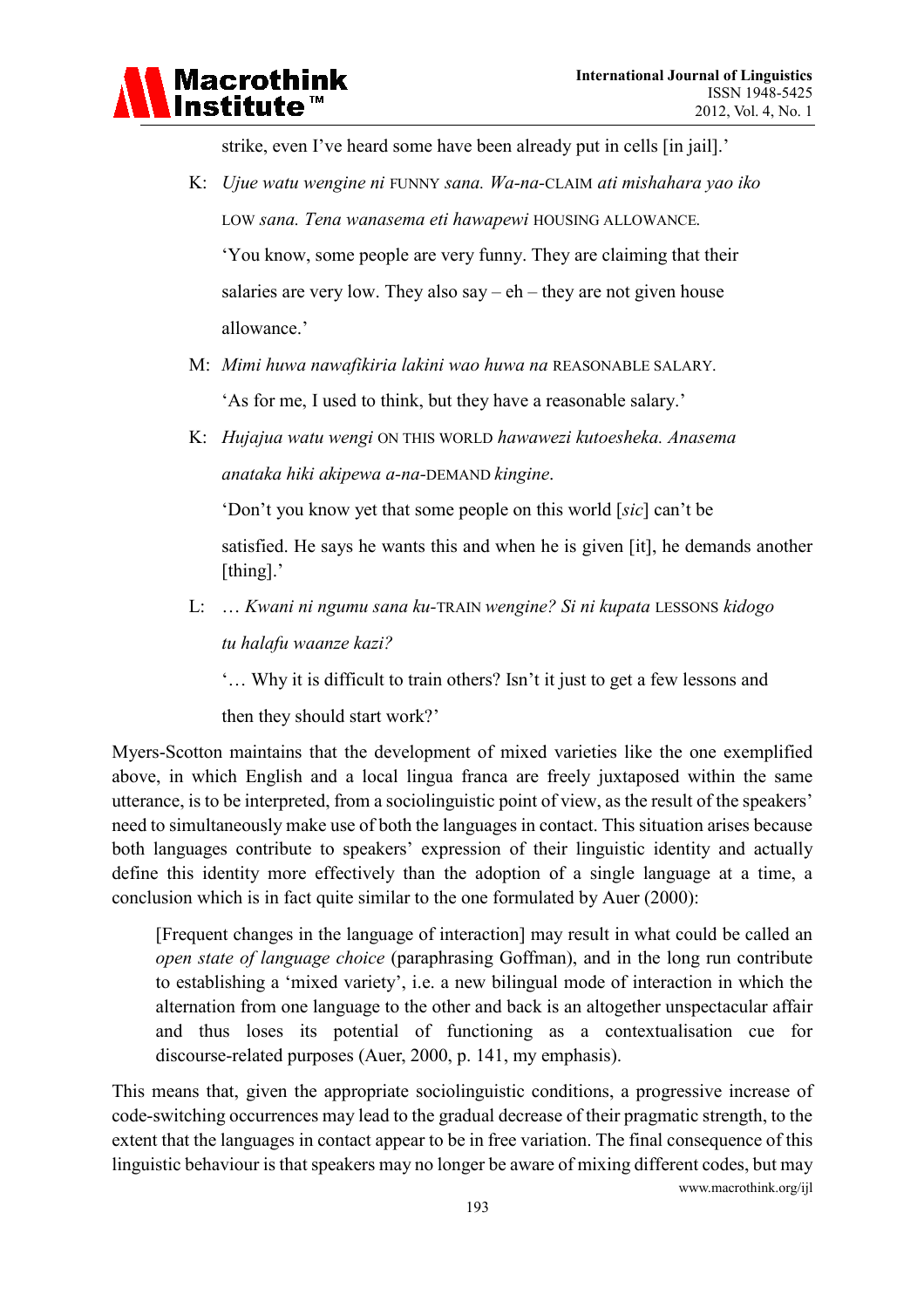# Macrothink<br>Institute™

be convinced that they are speaking a single language (the language of interaction or matrix language, as Myers-Scotton defines it, i.e. the linguistic system providing the largest number of lexical and/or grammatical morphemes).

In order to support her view of code-switching as the unmarked conversational pattern in a number of African bilingual speech communities, Myers-Scotton (1993, p. 122) quotes a short passage from Forson's (1979, p. 127) doctoral dissertation, which focuses on English-Akan code-switching among Ghanaian bilingual speakers:

Participants in normal Akan-English code-switching consider themselves to be speaking Akan. The discourse usually begins in Akan, and as it progresses, the speakers *freely use strands of English of varying lengths*. They normally are taken aback when their attention is drawn to the fact that they are 'mixing'. The same speakers might even protest the possibility of anybody 'speaking like this' if they came across a transcribed text with normal code-switching, probably their own utterances [...].

A few pages ahead, Forson (1979)—a work in which I found an impressive amount of empirical data resembling those contained in my sample—adds the following observation: "Even though code-switching is a very widespread phenomenon among educated Akans, *attitudes towards it are generally negative*—ranging from mere toleration at best, to downright condemnation and sometimes a denial that the deniers switch (1979, p. 200, my emphasis). The empirical evidence that I was able to collect within the Ghanaian immigrant community in Bergamo seems to suggest that attitudes towards this linguistic behaviour are no longer as negative as they used to be during the 1970s, when Forson dissertation was accomplished. Indeed, a more favourable attitude towards the recurrent juxtaposition of English items in casual, informal speech is becoming increasingly apparent, especially in the younger generations—though the feelings of a number of speakers are still pretty ambivalent in this respect.

Forson's concluding remark is that this variety of Akan, characterised by the recurrent insertion of English items "of varying lengths" should be considered "a language in its own right – the third or additional tongue of the bilingual" (1979, p. 218).

#### **6. Final Remarks**

At this point, I believe I am in a position to suggest that by the 1970s the variety of Akan spoken in Ghana by English-Akan bilingual speakers was already undergoing the transition process that leads from prototypical code-switching to the development of a mixed code, as illustrated in Auer (1999). Such a process is presumably the result of the prolonged contact between English and Akan, a contact originated under colonial rule and continuing to the present, with inevitable consequences for the language variety with lower prestige, i.e. Akan.

On the other hand, the examples quoted in Ansre (1971), Myers-Scotton (1993) and Amuzu (2005) suggest that some other major African *lingue franche* in contact with English—such as Ewe, Swahili, Shona and Yoruba—may be currently undergoing a similar transition. A variety of Yoruba "deliberately peppered with English" has recently been described by Ogundele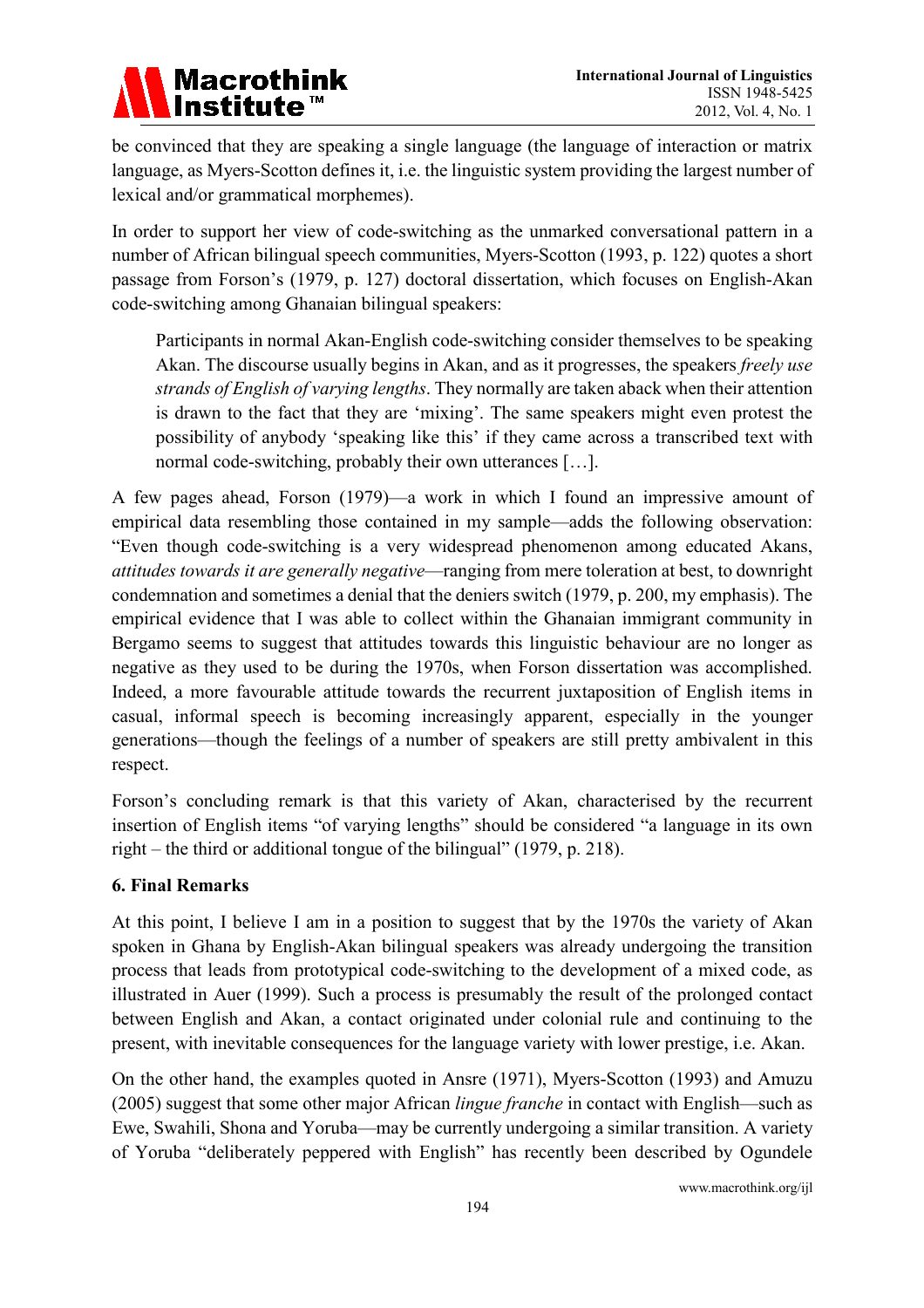

(2009), who maintains that its occurrence in the Nigerian video-film productions is "intended to show that the speaker is very literate in the language [i.e., English] and belongs to one of the new professions, but the audience is meant to understand that he or she is speaking Yoruba throughout" (2009, p. 85). (Note 15)

In order to illustrate the process which leads to the development of a mixed code, Auer (1999) significantly choose a spontaneous interaction—reported in Blommaert (1992, p. 61)—between Swahili native speakers in Tanzania. Again, the juxtaposition of English and Swahili appears to "correspond to the "unmarked" way of speaking among the Tanzanian élites for which speaking "pure" Swahili seems to require special attention and effort" (1999, p. 320). Extracts illustrating the juxtaposition of English and Adangme/Dangme (one of the languages spoken in southern Ghana) are also reported in Nartey (1982).

Recent research exploring the outcomes of language contact throughout the African continent reveals that the development of mixed varieties *à la* Auer is attested in 'Francophone' Africa as well. This is true, for example, of the variety of "urban Wolof" investigated by Fiona Mc Laughlin (2008, 2009). As Mc Laughlin argues, urban Wolof differs from the Wolof spoken in rural areas in that "[it] exhibits significant borrowing from French" (2009, p. 73). Urban Wolof enjoys considerable prestige, for it tends to be associated "with modernity and the opportunity that urban life is perceived to offer" (2009, p. 74). And the parallel with the attitudes that I discussed in section 4 is striking:

The linguistic counterbalance to urban Wolof is a rural variety that exhibits far fewer borrowings from French and which is know in urban Wolof as *olof piir* "pure Wolof", from the French word *pur* "pure". These two varieties, and especially the ways they are conceived of within the Senegalese linguistic imaginary, are the poles between which language ideologies and language attitudes are played out. […] For many speakers of urban Wolof negative and positive attitudes towards the language can be held simultaneously. There is a general respect for *olof piir* and admiration for those who master it, but at the same time the covert prestige associated with speaking urban Wolof makes it highly appropriate as the language of the city and *olof piir* highly inappropriate in the same context (pp. 73-74).

As for the data contained in my sample, the consistent presence of code-switching as a contextualization cue in order to fulfill both discursive and participant-related functions proves that the transition is still under way and that it is premature to state that a mixed code is present. Unlike most examples of mixed varieties provided by previous research on language contact—e.g. *Italoschwyz* in Switzerland (cf. Franceschini, 1998), *Yanito* in Gibraltar (cf. Moyer, 1998), *Sheng* and *Engsh* in Nairobi (cf. Abdulaziz & Osinde, 1997), to mention just a few—the lack of a folk name specifically attributed to this language alternation pattern is possibly an additional argument against the present existence of a mixed variety (see also Auer 1999, p. 318). (Note 16) The process will be complete when speakers no longer ask themselves whether the code that they are employing is Akan or English, but select it as the language of interaction, thereby choosing a mixed variety rather than monolingual speech as a means of expression of their multilingual identity.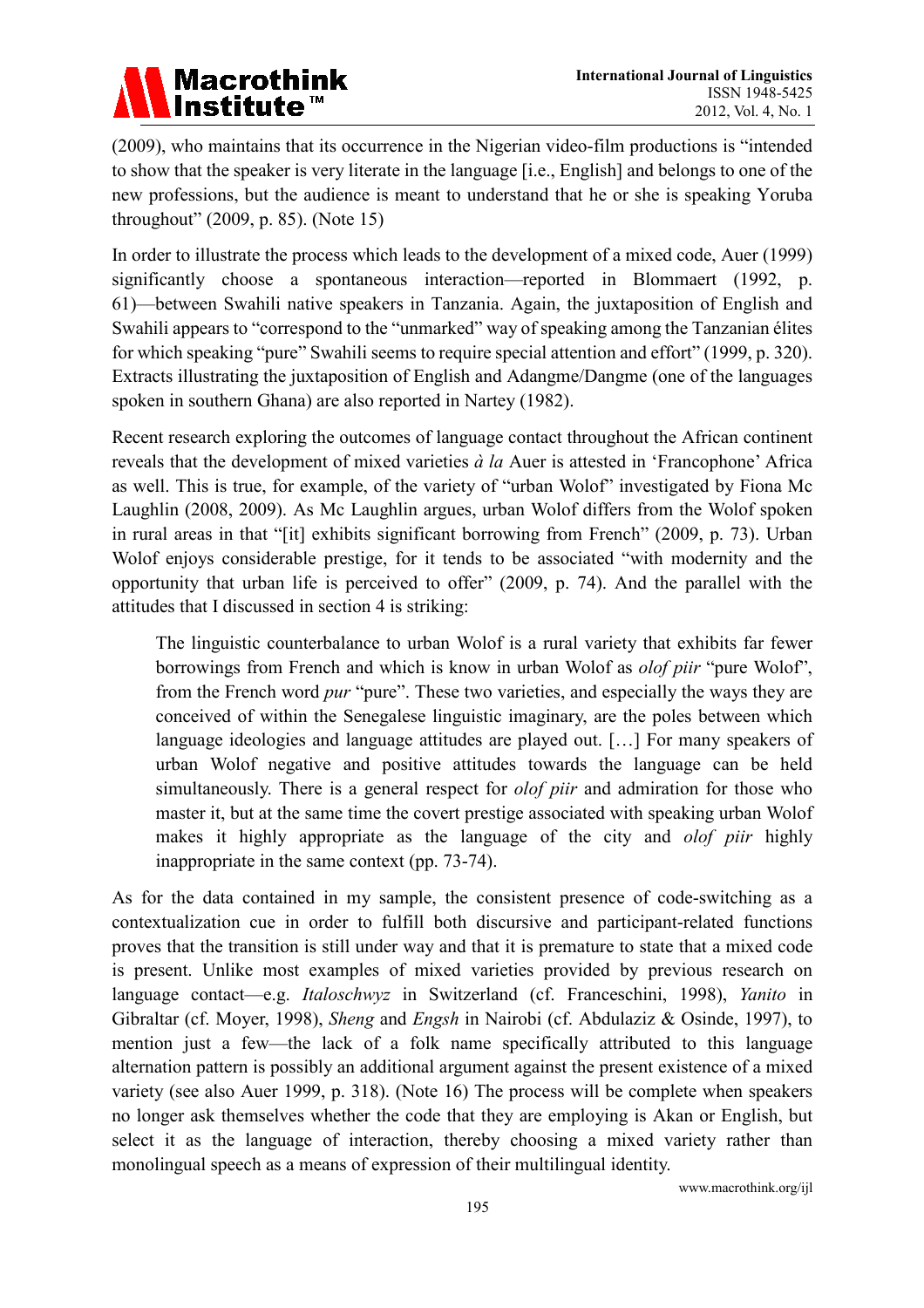

#### **Acknowledgement**

The present paper is based on the results of my Ph.D. dissertation in Linguistics, submitted to the University of Pavia, Italy, in April 2004 and published as Guerini (2006). I wish to express my gratitude to Prof. Giuliano Bernini who generously sponsored my visit to Ghana in November 2007 (the journey was funded by the FAR 2006 60BERN06 grant), thus enabling me to present a shorter version of this paper at the conference on "Code-switching and West Africa" organised by New York University in Ghana. I am also indebted to John V. Singler and Evershed K. Amuzu: their comments and suggestions considerably improved the quality of my English and of the present paper as a whole. Needless to say, I am solely responsible for any remaining mistake or inaccuracy.

#### **References**

Abdulaziz M. H. & Osinde K. (1997). Sheng and Engsh: development of mixed codes among the urban youth in Kenya. *International Journal of the Sociology of Language*, 125, 43-63. http://dx.doi.org/10.1515/ijsl.1997.125.43

Adejunmobi M. (2004). Polyglots, vernaculars and global markets: variable trends in West Africa. *Language and Intercultural Communication,* 4 (3), 159-174. http://dx.doi.org/10.1080/14708470408668870

Amuda A. A. (1994). Yoruba/English conversational code-switching as a conversational strategy. *African Languages and Cultures*, 7(1), 121-131. http://dx.doi.org/10.1080/09544169408717781

Amuzu E. K. (2005). Codeswitching in Ghana: still the "third tongue" of the educated? *Legon Journal of the Humanities*, XVI, 27-53.

Ansre G. (1971). The influence of English on West African languages. In J. Spencer (ed.), *The English Language in West Africa* (pp. 145-164). London: Longman.

Anyidoho A., & M. E. Kropp Dakubu. (2008). Ghana: indigenous languages, English, and an emerging national identity. In A. Simpson (ed.). *Language and National Identity in Africa*, (pp. 141-157). Oxford: Oxford University Press.

Auer P. (1984). *Bilingual Conversation*. Amsterdam: Benjamins.

Auer P. (1988a). A conversational analytic approach to code-switching and transfer. In M. Heller (ed.), *Code-switching*: *Anthropological and Sociolinguistic Perspectives* (pp. 187-213). Berlin: Mouton de Gruyter. http://dx.doi.org/10.1515/9783110849615.187

Auer P. (ed.) (1998b). *Code-switching in Conversation. Language, interaction and identity*. London: Routledge.

Auer P. (1998c). Introduction: Bilingual Conversation revisited. In P. Auer (ed.), *Code-switching in Conversation. Language, interaction and identity* (pp. 1-24). London: Routledge.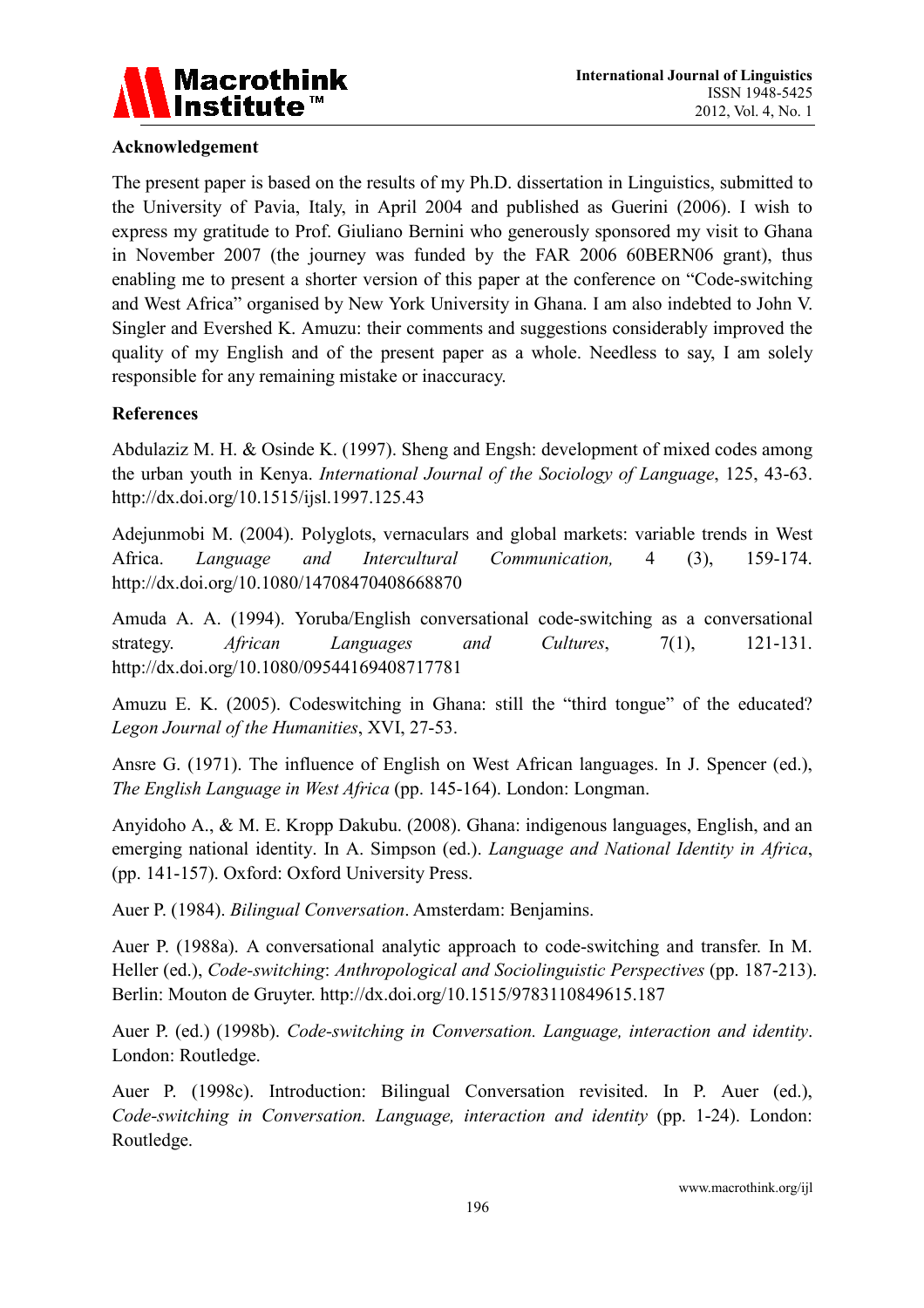

Auer P. (1999). From codeswitching via language mixing to fused lects: towards a dynamic typology of bilingual speech. *International Journal of Bilingualism*, 3 (4), 309-332. http://dx.doi.org/10.1177/13670069990030040101

Auer P. (2000). Why should we and how can we determine the "base language" of a bilingual conversation? *Estudios de Sociolingüistica*, 1(1), 129-144.

Baker C. (1992). *Attitudes and Language*. Clevedon: Multilingual Matters.

Blommaert J. (1992) Code-switching and the exclusivity of social identities: some data from Campus Kiswahili. *Journal of Multilingual and Multicultural Development*, XIII (1/2), 57–70. http://dx.doi.org/10.1080/01434632.1992.9994483

Forson B. (1979). *Code-switching in Akan-English Bilingualism*. Unpublished PhD Dissertation, University of California, Los Angeles.

Franceschini R. (1998). Code-switching and the notion of code in linguistics. Proposals for a dual focus model. In P. Auer (ed.), *Code-switching in Conversation. Language, interaction and identity* (pp. 51-72). London: Routledge.

Guerini F. (2006). *Language Alternation Strategies in Multilingual Settings. A case study: Ghanaian Immigrants in Northern Italy*. Bern: Peter Lang.

Guerini F. (to appear). Ghanaians in the Diaspora: language attitudes and perceptions (with a special focus on Italy). *International Journal of the Sociology of Language* [special issue on "Language Contact and Language Policy in Ghana", edited by Mary Esther Kropp Dakubu and Federica Guerini].

Gumperz J. (1982). *Discourse Strategies*. Cambridge: Cambridge University Press. http://dx.doi.org/10.1017/CBO9780511611834

Kloss H. (1967). "Abstand Languages" and "Ausbau Languages". *Anthropological Linguistics*, 9, 29-41.

Laitin D. D. (1994). The tower of Babel as a coordination game: political linguistics in Ghana. *American Political Science Review*, 88 (3), 622-634. http://dx.doi.org/10.2307/2944799

Mc Laughlin F. (2008). The ascent of Wolof as an urban vernacular and national lingua franca. In C. Vigouroux & Mufwene S. F. (eds.), *Globalization and Language Vitality: Perspectives from Africa* (pp. 142-170)*.* London: Continuum.

Mc Laughlin F. (2009). Senegal's early cities and the making of an urban language. In F. Mc Laughlin (ed.), *The Languages of Urban Africa* (pp. 71-85). London: Continuum.

Moyer M. (1998). Bilingual conversation strategies in Gibraltar. In P. Auer (ed.), *Code-switching in Conversation. Language, interaction and identity* (pp. 215-236). London: Routledge.

www.macrothink.org/ijl Muysken, P. (2010). Ethnolects as a multidimensional phenomenon. In M. Norde, B. de Jonge & C. Hasselblatt (eds.). *Language Contact. New Perspectives*. (pp. 7-26). Amsterdam /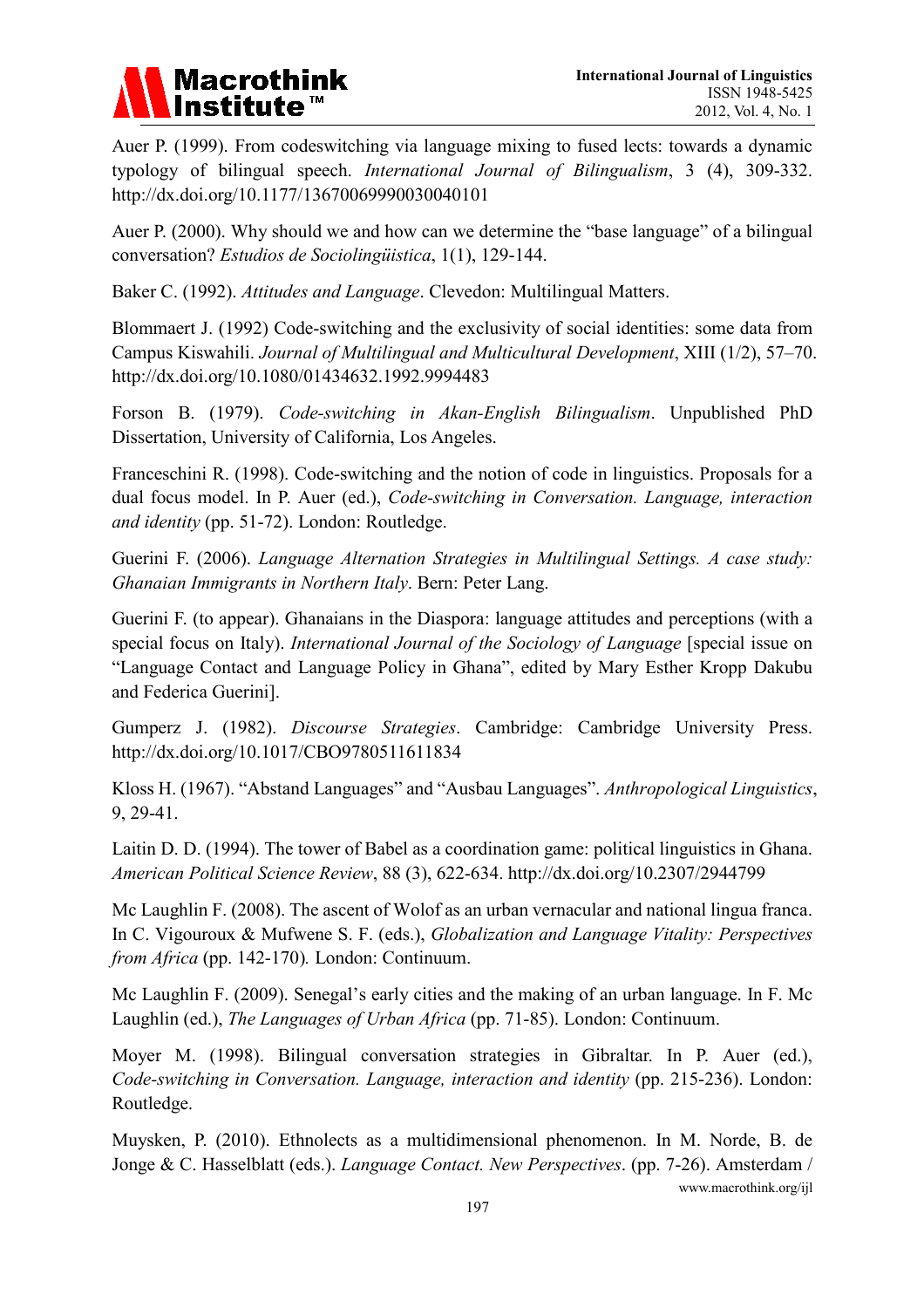

Philadephia: Benjamins.

Myers-Scotton C. (1993). *Social Motivation for Codeswitching. Evidence from Africa*. Oxford: Clarendon Press.

Nartey J. (1982). Code-switching, interference or faddism? Language use among educated Ghanaians. *Anthropological Linguistics* 24 (2), 183–92.

Ogundele W. (2009). Language and cultural politics in the Yoruba video-film productions of Nigeria. In T. Bearth, Bonato J., Geitlinger K., Coray-Dapretto L., Möhlig W.J.G. & Th. Olver (eds.), *African Languages in a Global Society* (pp. 77-90). Köln: Rüdiger Köppe Verlag.

Simpson A. (ed.). (2008). *Language and National Identity in Africa*. Oxford: Oxford University Press.

Spencer J. (ed.) (1971). *The English Language in West Africa*. London: Longman.

Thomason S. G. (2007). Language contact and deliberate change. *Journal of Language Contact*, THEMA 1, 41-62. http://dx.doi.org/10.1163/000000007792548387

#### **Notes**

Note 1. Source: Italian National Statistic Institute (ISTAT), on-line data base Available at http://www.demo.istat.it (last accessed in December 2011).

Note 2. In December 2009, the official report of the Italian National Statistic Institute (ISTAT) placed the number of Ghanaian immigrants within the province of Bergamo at 1,779, with an almost equal ratio of men (968) to women (811). Available: http://demo.istat.it/str2009/index.html (last accessed in December 2011).

Note 3. The sample was collected by means of a hidden tape recorder and without informing the participants about the actual purpose of the research. This measure was deemed necessary so as to create a situation which was as natural and as spontaneous as possible. In order to avoid directing their attention to language use, all the informants were told that the objective of the research was to gather information about Ghanaian traditional culture. Participants were informed that their interactions were being recorded only after the collection of the data had been completed, and they all agreed that the tape-recorded material could be used for sociolinguistic investigation.

Note 4. Twi is the name of a non-native variety of Akan functioning as a lingua franca. The glottonym Akan, however, is hardly ever mentioned by its (uneducated) speakers: the language is normally referred to as Twi. In this paper, for the sake of simplicity, the term Twi will be employed as a synonym of Akan.

Note 5. This notion was originally introduced by Gumperz (1982, pp. 132-35).

Note 6. The adjective 'functional' implies that code-switching is always related to a change of communicative intention or a change of topic, of addressee, of footing, of discursive function,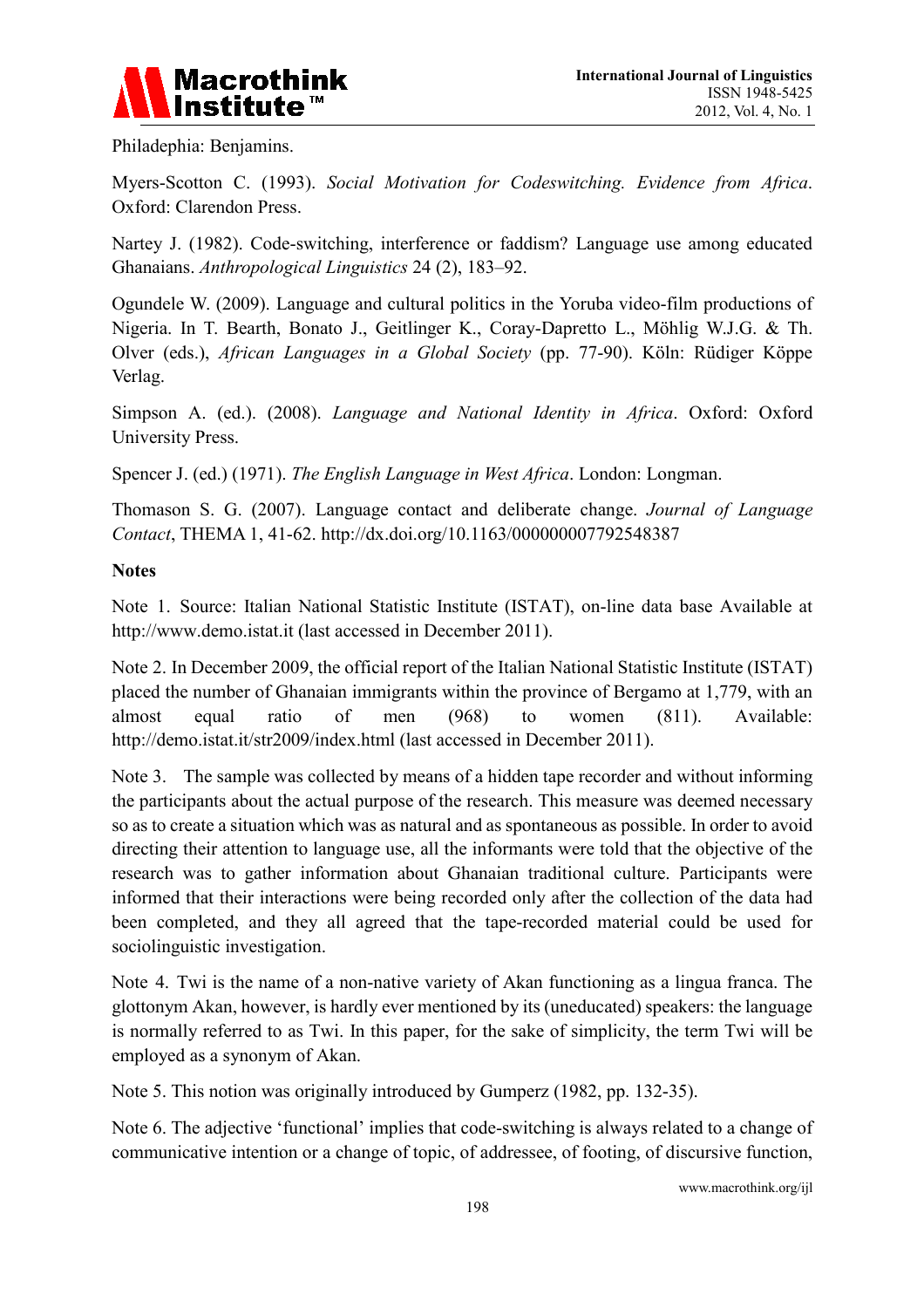

and so forth. As a consequence, we may say that code-switching is always locally meaningful, whereas any switching to which no local meaning or function can be attributed will be considered as an instance of code-mixing.

Note 7. Accordingly, these type of insertions were not counted in tables 1 and 2.

Note 8. At a later stage (Auer, 1999), Auer replaces the term mixed code with the expressions *language mixing* and *mixed variety*; as a consequence, in the following paragraphs the expressions mixed code, language mixing and mixed variety will be employed as synonyms. In addition, Auer (1999) develops the continuum proposed in his 1998c work by adding a third language alternation phenomenon, one that he considers to be an additional stage in the grammaticalization process leading to the formation of a mixed code, and which he labels *fused lect*. The difference between mixed codes and fused lects is mainly a grammatical one; as Auer explains, "while LM [language mixing] by definition allows variation (languages may be juxtaposed, but they need not be), the use of one "language" or the other for certain constituents is obligatory in FLs [fused lects]; it is part of their grammar, and speakers have no choice. Thus, structural sedimentation (…) of ML into a FL presupposes a loss of variation and the stabilization of function-form relationships" (1999, p. 321). This added stage will not be discussed here, since in my data only the first portion of Auer's continuum of language contact phenomena (i.e. the portion describing the transition from code-switching to mixed code) is actually documented.

Note 9. Auer (1999, p. 319) describes the transitional phase in which code-switching and language mixing coexist as "quite prolonged". It is sensible to assume the existence of differences depending on the extent of bilingual proficiency or on attitudes towards language mixing within a given speech community, but more empirical data, concerning a wider range of language contact situations, are actually needed in order to be more precise in this regard.

Note 10. More information on the linguistic competences of each informant—who is indicated by the first letter(s) of his/her name—is offered in the Appendix (for further details, cf. Guerini, 2006); note that both Emmanuel and James indicated Akan as their native language.

Note 11. Note that each recording in the sample is given a short title (e.g. On the bus), that will be mentioned at the beginning of each extract; more details on the overall structure of the sample are offered in Guerini (2006, p. 99). I decided to adopt the following print styles in order to distinguish the different languages employed by the informants: small capitals (English), italics (Akan/Twi), underlined roman (Italian). The Leipzig Glossing Rules (revised version of February 2008, available at http://www.eva.mpg.de/lingua/resources/glossing-rules.php) were followed in interlinear glosses.

Note 12. The lexeme *terù*, mentioned here by the informant named Zita, is an offensive form of address in the local *Bergamasco* dialect, literally meaning 'peasant' (from the *Bergamasco* noun *tèra* 'land'), a label that the local people generally apply to Southern Italians.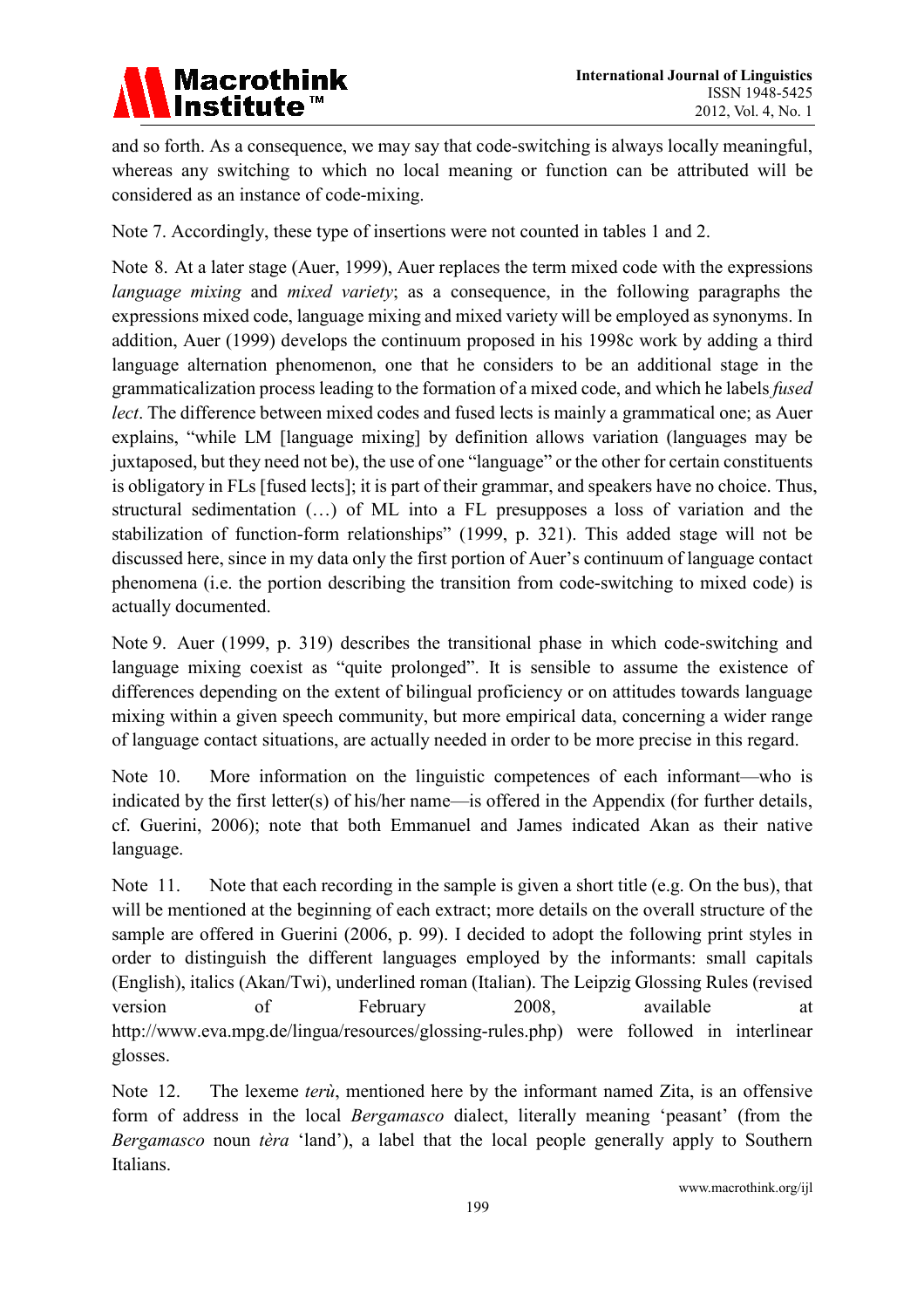## **Macrothink** <u>Institute™</u>

Note 13. See also Muysken (2010, p. 8) on similar concerns over "the level of proficiency in Dutch" in school populations as a result of language contact.

Note 14. A language alternation strategy that Myers-Scotton (1993, p. 1) labels 'code-switching', attributing a more general and extended meaning to this term than the one that I have assigned to it. Cf. note 6.

Note 15. Another interesting testimony concerning present-day Nigeria is provided by Amuda (1994), who investigated Yoruba-English code-switching among educated native speakers of Yoruba. Amuda analyses a spontaneous conversation recorded during an Old Boys' Association meeting (the formal gathering of an alumni association located at Ile-Ife, 180 kilometres northeast of Lagos); during the meeting one of the members starts his address in English—which is supposed to be unmarked language choice in that context—but, after a few turns, interrupts and asks the chairman's permission to continue his speech in Yoruba. At this point, Amuda observes that "(…) his [the alumnus'] so-called Yoruba, for which he sought permission, was actually a mixture of both Yoruba and English. There are seventeen English words and two complete sentences in English in the twenty-one sentences that he used when he received permission to speak in Yoruba. From this moment, the medium of address at the meeting changed. Other members who had earlier spoken in English also started using mixed speech. None of the other participants used undiluted Yoruba" (1994, p. 127). Again, the 'mixed speech' to which Amuda is referring turns out to be remarkably similar to the recurrent insertion of English items displayed in my data.

Note 16. Incidentally, the only 'folk name' I happen to be aware of is the one coined by Laitin (1994), who refers to this mixed variety of Akan as "Ghanaian". As Laitin explains, "there is a speech form that relies heavily on Akan-English code-switching, and this form is evidently used far more widely than even its speakers recognize. In interviews, a number of speakers denied relying on it while using it extensively in those very interviews. The speech form plays an important role in interethnic communication and has no overtones of belonging to a particular group, despite its extensive reliance on Akan language. Furthermore, linguistic analysis of this speech form suggests its emergence as a natural language (cf. Forson, 1979)" (1994, p. 624). Although, admittedly, Laitin does not provide first-hand data of this 'speech form', his reference to Forson's doctoral dissertation suggests that his claims are based on Forson's well-known remark concerning "the third or additional tongue" of Akan-English bilingual speakers (1979, p. 218).

#### **Appendix**

#### **Sociolinguistic profile of the informants**

EMMANUEL (E): age 35 years. Native town: Kumasi. Mother tongue: Akan. Other languages: English, French, Khosa, Italian. Time spent in Italy: four years. In Ghana he attended school until he obtained a degree in Economics. Then he moved to Johannesburg (South African Republic) where he worked as a teacher, but a few months later he went back to Ghana and started working as an administrative officer. Now he lives in Clusone (Italy) together with his wife and his younger daughter. He is employed in a local food factory. He claims never to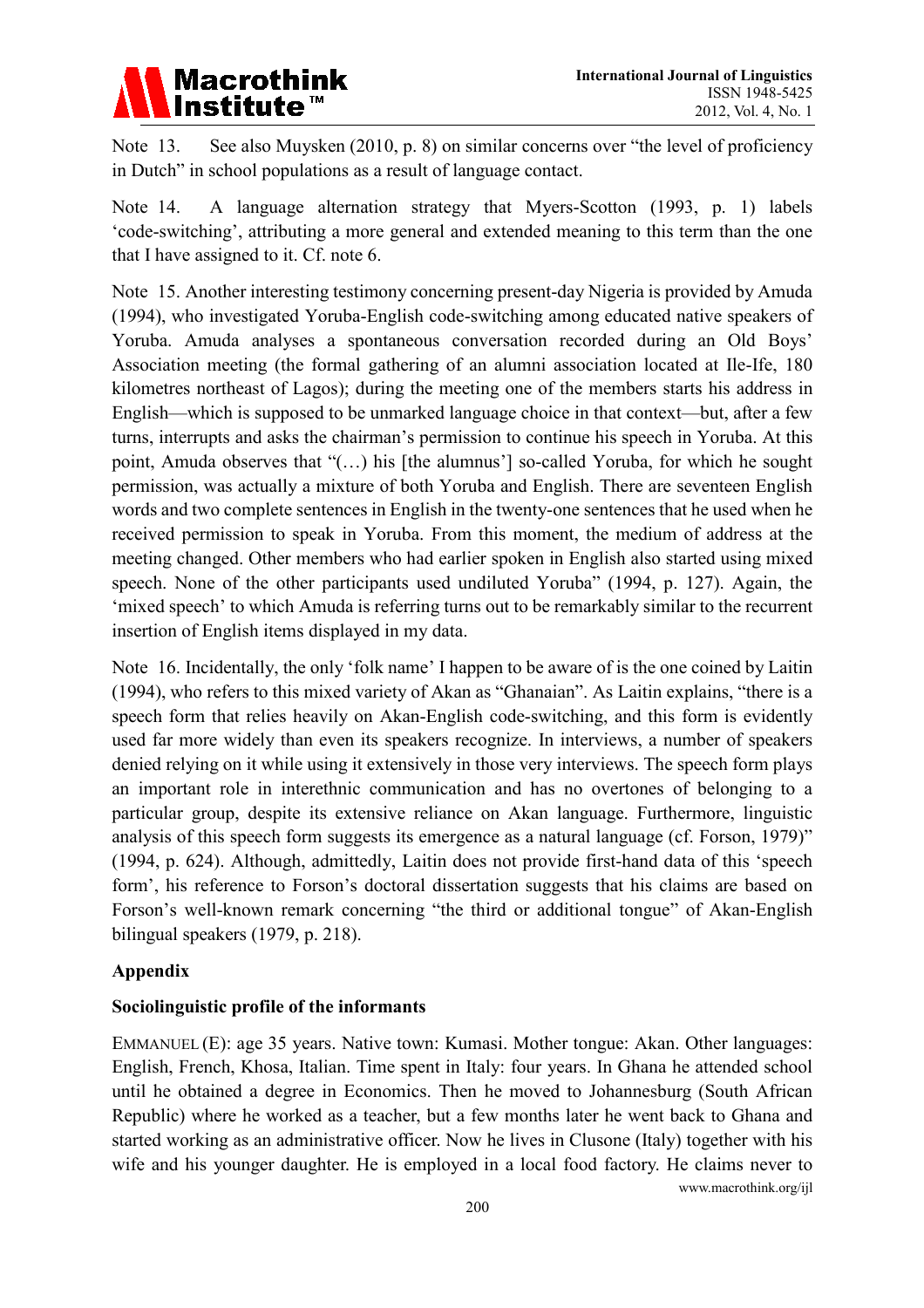

have attended any Italian course for foreigners. He speaks Akan and English with his wife and with his Ghanaian friends; he watches English television programs and has regular contacts with the other members of his family who are still living in Ghana.

GEORGE (G): age 37 years. Native town: Navrongo. Mother tongue: Kasem (spoken by his mother) and Nankani (spoken by his father). Other languages: Twi, English and Hausa; limited knowledge of the Italian language. Time spent in Italy: five years. As a child he attended primary school for five years. Then he was employed as a domestic servant by an Italian family living in Ghana. When this family returned to Italy he joined them; he lived in Como (Italy) for four years, and he has had the opportunity to attend an Italian course for foreigners organised by the local administration. At the moment he lives in Clusone and works for a local cleaning agency. He has weekly contacts with his wife and with his two children, who are still living in his homeland.

JAMES (JA): age 45 years. Native town: Juaben (a few kilometers from Kumasi). Mother tongue: Akan. Other languages: English, Arabic (the oral variety spoken in Libya), Italian. Time spent in Italy: 11 years. As a child he attended school for ten years; after that, he started working as a mechanic. Before moving to Italy (in Azzano San Paolo, where he presently lives together with his wife and two children), he spent two years in Libya, where he had the opportunity to learn the local variety of spoken Arabic. He claims never to have attended any Italian course for foreigners. At the moment he is employed in a local food factory. He claims to speak Akan and English with his wife, whereas Italian is the only language he uses to address his children. He watches television programs both in English and in the Italian language.

IULIE (I): age 39 years. Native town: Kumasi. Mother tongue: Akan. Other languages: English, Italian. Time spent in Italy: 13 years. In Ghana she attended school until she obtained an elementary school teacher diploma. After working for a few years as a teacher in her homeland, she moved to Italy. At the moment she lives in Alzano Lombardo, together with her husband and three children. When her last child was born, she resigned from her job in a local textile factory. She claims to be used to speaking Akan, English and Italian with her family, but she watches only Italian television programs. She has frequent contacts with her relatives who are still living in Ghana.

IVA (IV): age 25 years. Native town: Accra. Mother tongue: Ga. Other languages: Twi, English; limited knowledge of the Italian language. Time spent in Italy: 5 months. As a child she attended school for fifteen years and she obtained a high school diploma. Later she moved to Italy in order to join her older sister, who lives in Clusone. She is employed as a factory worker in a local textile complex. She claims to be used to speaking Ga, Twi and English with her friends, and has regular contacts with her relatives who are still living in Ghana.

JOYCE (JO): age 33 years. Native town: Kumasi. Mother tongue: Ewe (spoken by her mother) and Akan (spoken by her father). Other languages: English and Italian. Time spent in Italy: 12 years. As a child she attended school for fifteen years; after that, she moved to Italy in the